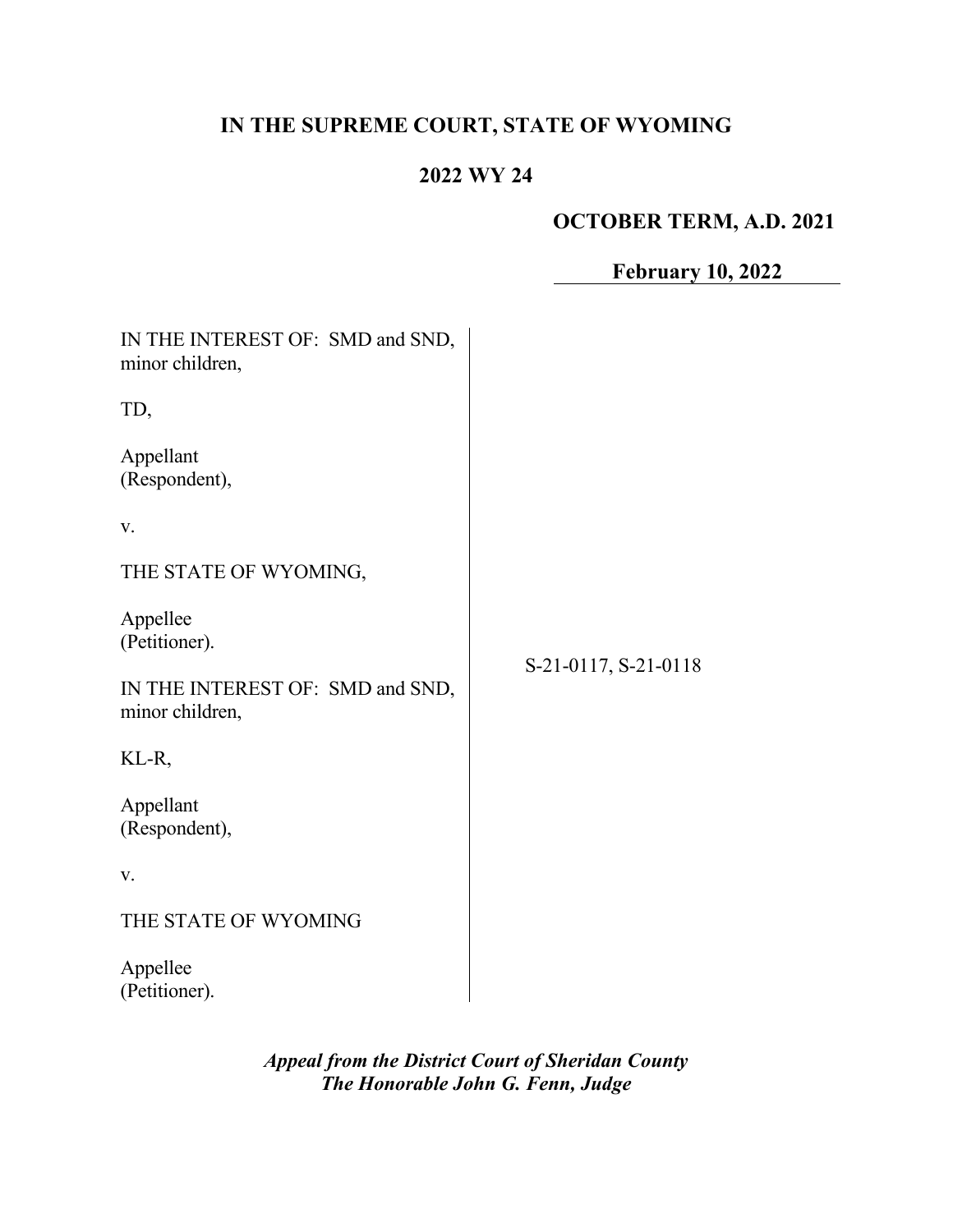#### *Representing TD:*

Jordan J. Camino, The Wages Group, LLC, Buffalo, Wyoming. Argument by Ms. Camino.

#### *Representing KL-R:*

Sarah G.R. Phillips, Bighorn Mountain Legal Services, LLC, Sheridan, Wyoming. Argument by Ms. Phillips.

#### *Representing the State of Wyoming:*

Bridget Hill, Wyoming Attorney General; Misha Westby, Deputy Attorney General; Wendy S. Ross, Senior Assistant Attorney General. Argument by Ms. Ross.

#### *Guardian ad Litem:*

Joseph R. Belcher, Director, Wyoming Office of the Guardian ad Litem; Kim Skoutary Johnson, Chief Trial and Appellate Counsel; Jordan Martin, Student Extern.

#### *Before FOX, C.J., and DAVIS\*, KAUTZ, BOOMGAARDEN, and GRAY, JJ.*

\*Justice Davis retired from judicial office effective January 16, 2022, and, pursuant to Article 5, § 5 of the Wyoming Constitution and Wyo. Stat. Ann. § 5-1-106(f) (LexisNexis 2021), he was reassigned to act on this matter on January 18, 2022.

**NOTICE: This opinion is subject to formal revision before publication in Pacific Reporter Third. Readers are requested to notify the Clerk of the Supreme Court, Supreme Court Building, Cheyenne, Wyoming 82002, of any typographical or other formal errors so that correction may be made before final publication in the permanent volume.**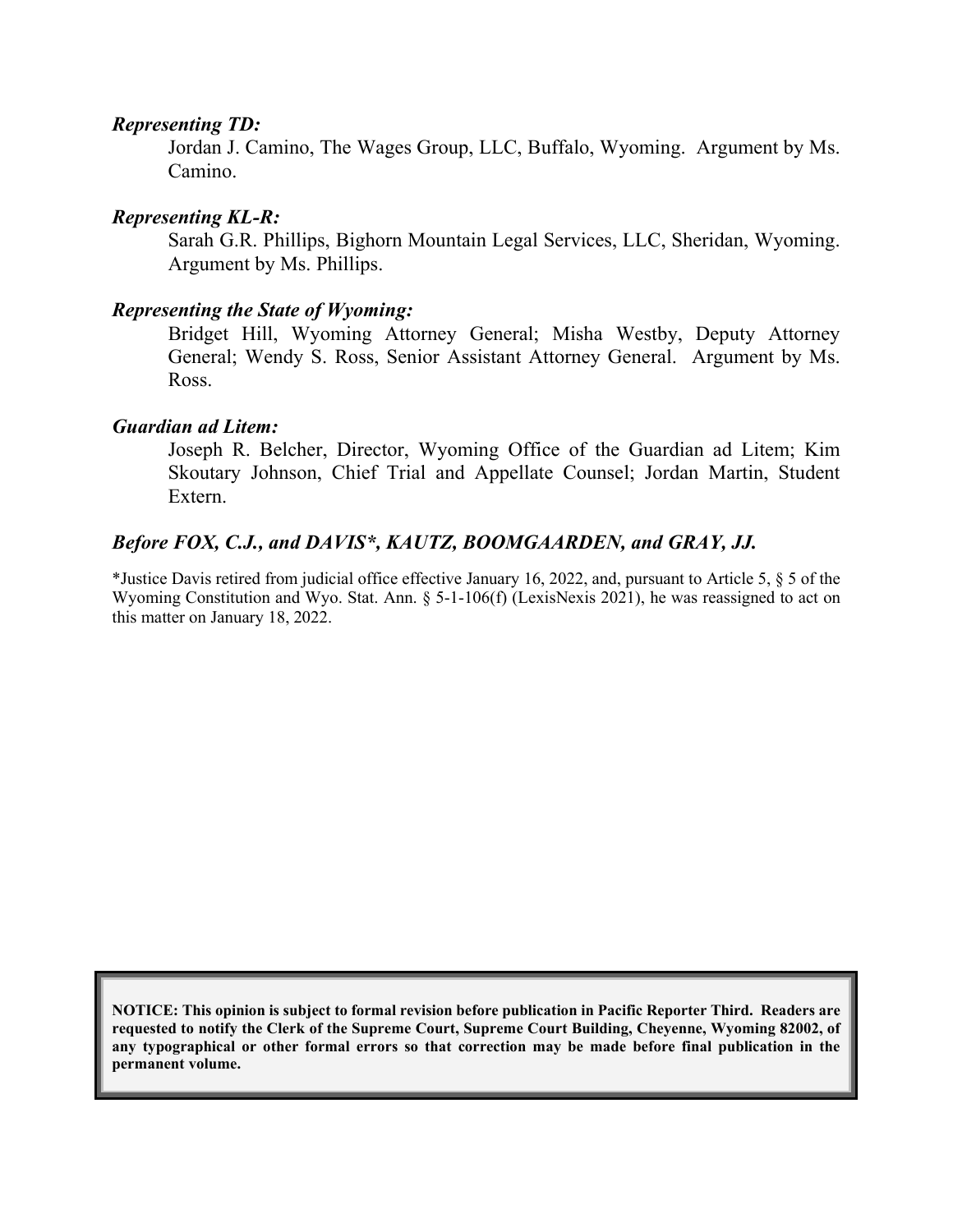#### **GRAY, Justice.**

[¶1] KL-R (Mother) and TD (Father) appeal the juvenile court's order changing the permanency plan for their children, SMD and SND, from reunification to adoption. Their appeals have been consolidated. Mother and Father each contend that the juvenile court abused its discretion by ordering a change in the plan to adoption and not guardianship. Mother further contends that the juvenile court abused its discretion when it did not order a concurrent plan of reunification and determined reunification efforts could cease. We affirm.

#### *ISSUES*

#### [¶2] The issues are:

- 1. Did the juvenile court abuse its discretion when it found that it was in the children's best interests to change the permanency plan to adoption instead of guardianship?
- 2. Did the juvenile court abuse its discretion when it determined there was no need for a concurrent plan of reunification when it determined DFS could cease reunification efforts?

#### *FACTS*

#### **A. Factual Background**

[¶3] Mother had four children, ERLA (age nine), ELLA (age six), SMD (age three), and SND (age two). Mother's ex-husband, JL-R, is the father of ERLA and ELLA. Mother's live-in boyfriend (Father) is the father of SMD and SND. This case involves only SMD and SND; the other children are addressed only peripherally as relevant to the issues here. All three parents and the four children lived together. On December 2, 2018, Mother and Father had a verbal dispute at the family residence. The dispute escalated and Mother responded by cutting her wrists with a kitchen knife. Law enforcement arrived at the home. While attending to Mother and sorting the situation out, they found the home to be unsanitary—animal feces and urine covered the floor, the kitchen sink contained moldy dishes, dirty clothes and garbage cluttered the home, the children's mattresses were uncovered with holes in them, and the walls were smeared with dirt and mud. All four children were taken into protective custody, and Mother, Father, and JL-R were cited for child endangerment. Father and JL-R were arrested and taken to jail. Mother was placed on a psychiatric hold at a local hospital.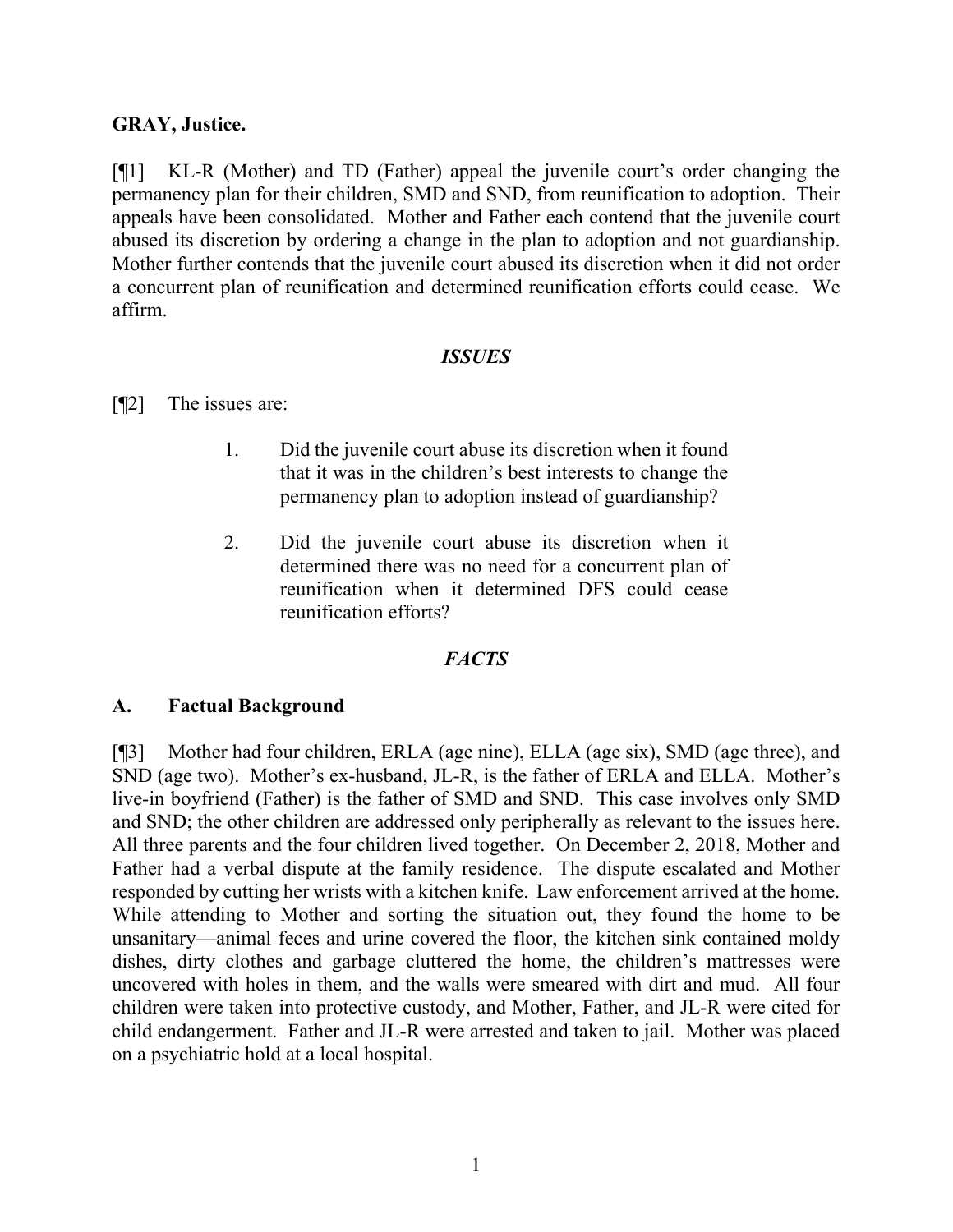[¶4] The next day, the Sheridan County Attorney filed a petition alleging that Mother, Father, and JL-R had neglected the children. At the December 4, 2018 shelter care hearing, all parents denied the neglect allegations. The juvenile court placed the children in the legal and physical custody of the Department of Family Services (DFS). DFS then placed the children in relative foster care with their maternal grandparents. Later, all parents pled no contest to the neglect petition, and the children were adjudicated as neglected.

[¶5] In early April 2019, DFS filed its Predisposition Report and case plan. The Predisposition Report detailed Mother's and Father's history of mental health and substance abuse issues. It also summarized the family's history with DFS.<sup>[1](#page-3-0)</sup>

[¶6] The case plan required both Mother and Father to work on long-term sobriety, parenting education, mental health, and stability (including housing, employment, and transportation). It also required Mother and Father to obtain substance abuse evaluations (and follow the recommendations); complete random urinalysis (UA) testing; attend and complete the Compass Nurturing Parenting class (and follow through with recommendations after completion); attend couples counseling for a minimum of eight sessions (and follow through with provider recommendations); obtain and maintain employment to provide for the children's basic needs; obtain and maintain safe and adequate housing; obtain and maintain reliable transportation; and attend scheduled appointments for a minimum of three months. Specific to Mother, the case plan required that she follow through with all recommendations of her most recent psychological evaluation; complete an additional evaluation to identify specific personality and parenting capacity issues (and follow through with any recommendations); continue attending the Psychosocial Rehabilitation Program through Northern Wyoming Mental Health Center (NWMHC) for six consecutive months (and follow through with recommendations); continue attending medication management through NWMHC, and take prescribed psychiatric medications (and follow through with recommendations). Separate from Mother, the case plan required Father to schedule a medication evaluation (and follow any recommendations from that evaluation). The juvenile court adopted the case plan and ordered Mother and Father to complete the tasks set forth.

# **B. December 2018 through November 2019**

[¶7] Early on, Mother and Father had varied success. Father held three jobs but had lost them all by the end of April 2019; he was following the terms of his probation; he started a parenting education program and attended supervised visits with all four children but missed several appointments; and he completed his first substance abuse evaluation but

<span id="page-3-0"></span><sup>&</sup>lt;sup>1</sup> Between June 2014 and October 2017, DFS opened five intakes related to Mother's and Father's inability to care for their children, substance abuse, and domestic violence. Father was cited for child endangerment in 2015. In 2016, shortly after her birth, SND was placed in protective custody due to her failure to thrive. Between April 2016 through May 2018, Mother and Father had two voluntary cases with DFS.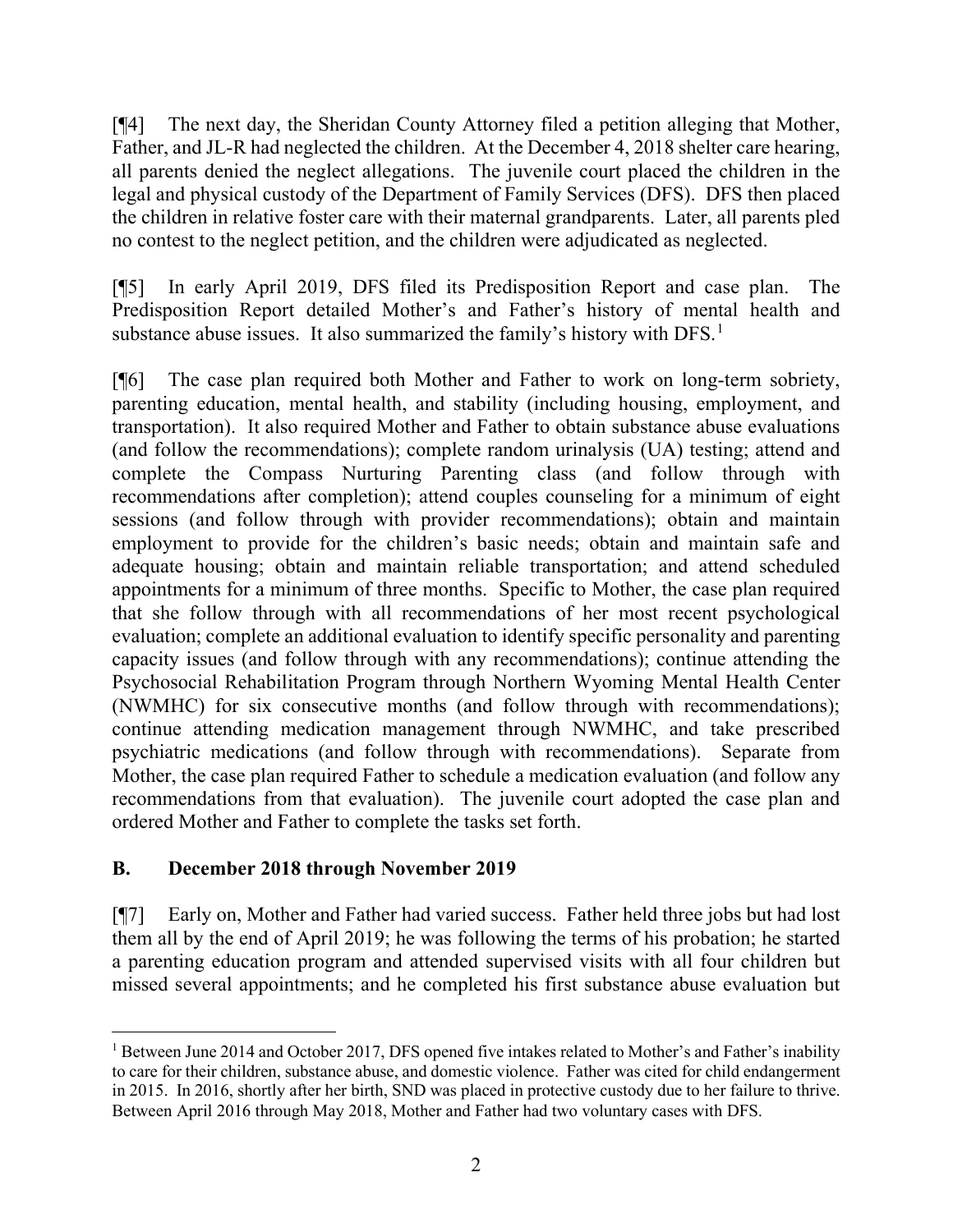used methamphetamine. Mother obtained a part-time job, began receiving psychological services, indicated she was thinking about moving to a better place for the children, and was going to reapply for Social Security benefits; but she also relapsed, using controlled substances. On March 21, 2019, both Mother and Father spent three days in jail after failing random UA tests.

#### **1. Father**

[¶8] Tragically, on April 22, 2019, ELLA was hurt in a school accident, and died several days later.<sup>[2](#page-4-0)</sup> On May 5, 2019, Father began drinking heavily and got into an altercation with JA, the children's maternal grandfather and foster parent, who had also been drinking. SMD and SND, who were in the care of JA and their maternal grandmother, RA, were temporarily relocated to another foster care home. They were returned to RA on May 24, 2019. As a result of this incident, Father was charged with battery and was arrested.<sup>[3](#page-4-1)</sup> The charge led to an emergency review hearing, after which the permanency plan remained reunification with a concurrent plan of adoption. Father was incarcerated from May 5 through November 24, 2019. During that time, Father was sober, took his medication, completed parenting education homework provided by DFS, and continued to have phone and video visits with the children. He received an addiction assessment or Addiction Severity Index (ASI).<sup>[4](#page-4-2)</sup> Although his ASI recommended outpatient treatment, it was the view of the Multidisciplinary Team  $(MDT)^5$  $(MDT)^5$  that he should attend inpatient treatment on his release from jail. Father agreed, and he was granted an early release to attend an inpatient treatment program beginning on November 25, 2019.

<span id="page-4-0"></span><sup>2</sup> ELLA was dismissed from the case. ERLA and JL-R were eventually reunified and were both subsequently dismissed.

<span id="page-4-1"></span><sup>&</sup>lt;sup>3</sup> Father's brief indicates he was incarcerated a third time, from April 18–21, 2019; but it is unclear from the record the reason for that incarceration.

<span id="page-4-2"></span><sup>&</sup>lt;sup>4</sup> A more complete explanation of the assessment is:

Addiction Severity Index (ASI) is an assessment tool widely used in the evaluation of substance abuse treatment. This tool serves as a guidance instrument in treatment planning. This instrument is an interview process that assesses history, frequency, and consequences of alcohol and drug use.

<span id="page-4-3"></span>Samuel B. Obembe, *Practical Skills and Clinical Management of Alcoholism & Drug Addiction* (2012) https://www.sciencedirect.com/topics/medicine-and-dentistry/addiction-severity-index. <sup>5</sup> Multidisciplinary teams are:

often used to enhance and improve investigations and responses for children and families. Multidisciplinary teams represent a variety of disciplines that interact and coordinate their efforts to diagnose, treat, and plan for children and families receiving child welfare services. They may also be referred to as a "child protection team," "interdisciplinary team," or "case consultation team."

*Multidisciplinary Teams*, Child Welfare Information Gateway, https://www.childwelfare.gov/topics/responding/iia/investigation/multidisciplinary/ (last visited Jan. 27, 2022).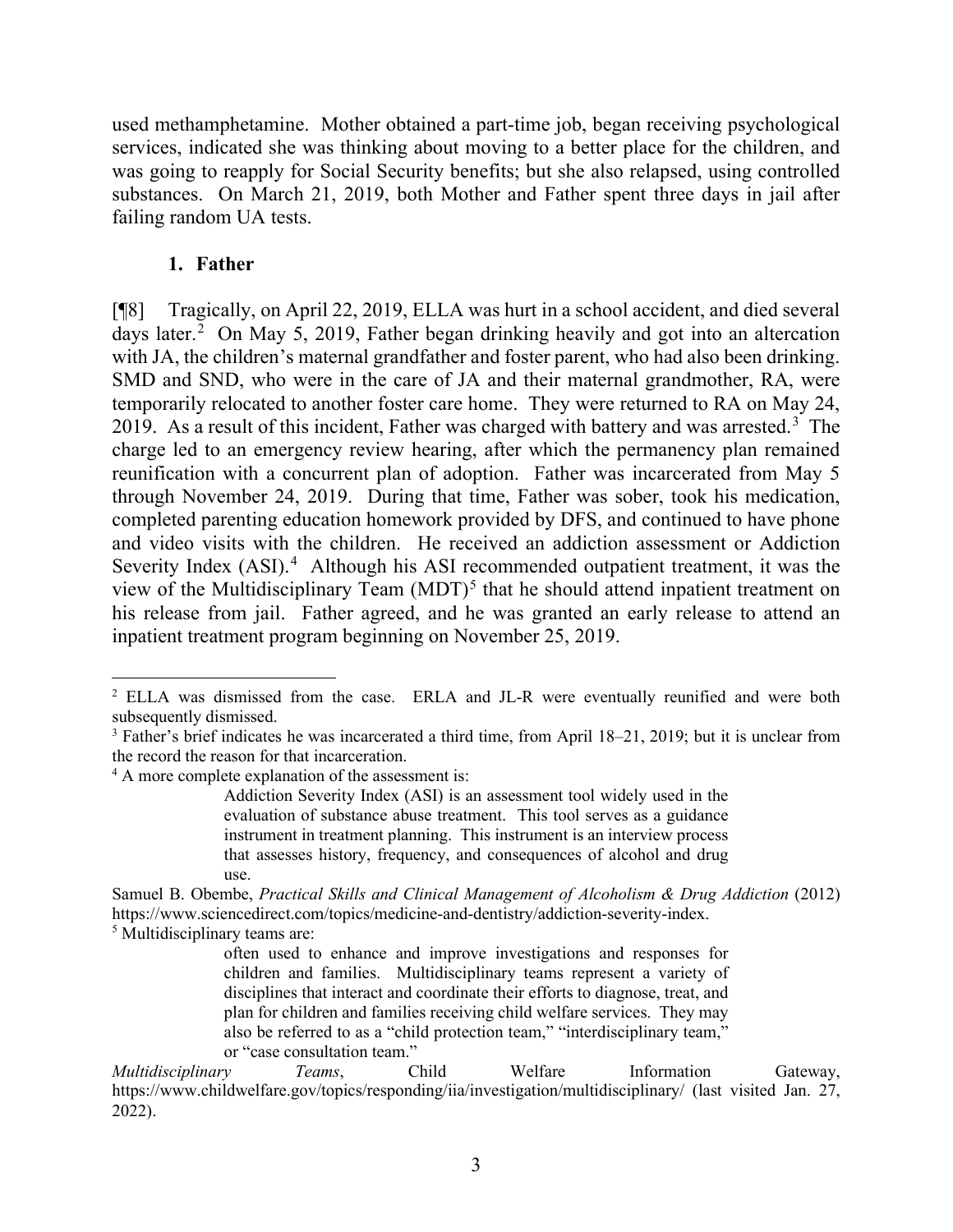# **2. Mother**

[¶9] The May 17, 2019 MDT report indicated Mother had a full-time job and was on a list for a better apartment. She had completed psychological testing (and scheduled additional recommended testing) and was engaged in individual counseling. She had a vehicle and was attending supervised visits with the children. By August, Mother was missing therapy appointments and expressing dissatisfaction with her job. Nevertheless, she maintained steady employment, felt good about her recovery, and had remained sober. She was doing well with the children and had progressed to having visits supervised by her mother, RA. By October 2019, Mother's employment had changed to part time, and she was not attending therapy. She was borrowing money from friends to pay her rent and food. However, her apartment was clean and well maintained, and she had transitioned to unsupervised visitation including overnight visits.

## **C. December 2019 through April 2020**

[¶10] The first permanency hearing was held in early December 2019. The juvenile court continued the permanency plan of reunification and removed the concurrent plan of adoption. The court ordered Father to complete inpatient treatment, obtain employment, and abide by the conditions of his probation. It ordered Mother to maintain her employment and housing and to continue with her psychiatric medications and receiving psychiatric care.

#### **1. Father**

[¶11] February 21, 2020, Father was released from the inpatient treatment program. He received a rating of "maximum benefit," but because he had not attempted to change his addictive behaviors, he did not receive a certificate of successful completion.<sup>[6](#page-5-0)</sup> Father was able to find a job after his discharge, but he immediately began drinking and, by April 2020, he had begun using methamphetamine and marijuana. He lost his job and started working landscaping jobs "under the table." He did not have stable housing, instead he stayed at the homes of various friends. Father's parenting skills caused concern. For example, he raised his voice and issued punishments at inappropriate times during his supervised visits. On May 1, 2020, Father was arrested on an outstanding warrant and his probation was revoked; he remained in jail until May 30, 2020.

<span id="page-5-0"></span><sup>6</sup> Father's clinician explained that Father was in inpatient treatment for the maximum time allowed and, while he demonstrated an awareness of his substance abuse issues, he had not modified his behavior enough to change. The result was that he received "maximum benefit" (the most benefit he could gain from the program given his resistance to change), but he did not receive certification that he had completed treatment. Father's "prognosis was guarded and was contingent on his willingness and diligence to apply himself with the knowledge and tools he gained in treatment."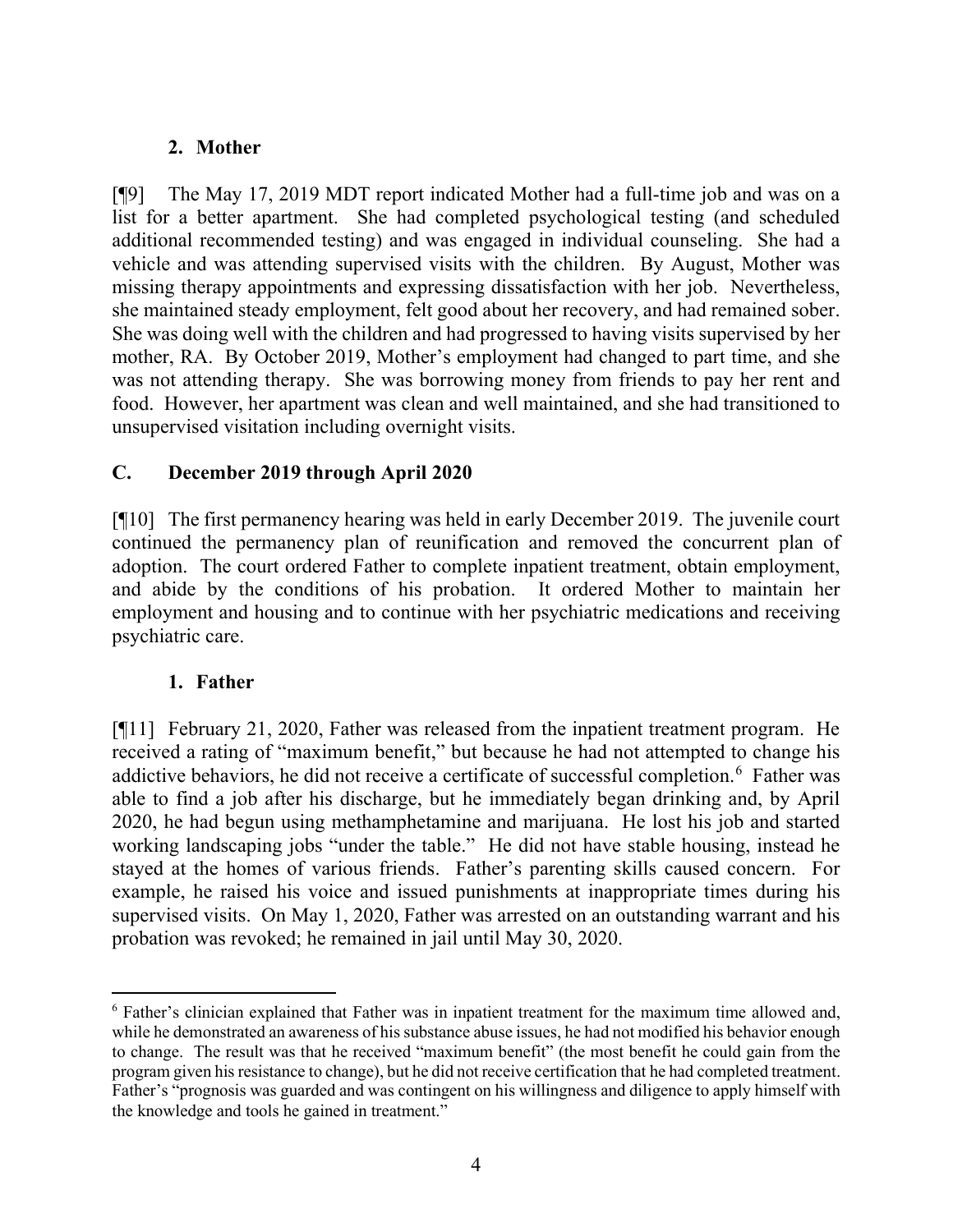# **2. Mother**

[¶12] At the end of December 2019, DFS placed the children in Mother's home on a trial basis. Between January and April 2020, Mother continued to comply with her case plan. She kept her apartment but struggled to keep it and her children clean. She continued to maintain sobriety. On March 20, 2020, Mother lost her job due to the COVID-19 pandemic but applied for and was receiving unemployment benefits. On April 21, 2020, a DFS representative visited Mother's home and observed that Mother seemed "off," SND had a black eye, and SND and SMD had bruising on other parts of their bodies that Mother could not explain. This led to DFS' concern about Mother's ability to supervise the children. On April 22, 2020, Mother indicated to her aunt that someone had held a gun to her head because she owed him money for drugs. During the ensuing welfare check, an officer removed drug paraphernalia from Mother's home and reported that the home was dirty, with moldy food, and dog feces on the floor. Mother admitted to marijuana and methamphetamine use. DFS removed the children and returned them to foster care with their maternal grandparents. Mother was cited and arrested for breach of the peace and for being under the influence. She bonded out of jail on May 5, 2020.

# **D. May 2020 through December 2020**

[¶13] At the May 2020 MDT meeting, various team members recommended a change in the permanency plan for SMD and SND to adoption, nevertheless the plan remained reunification. Between May and December 2020, Mother and Father continued to regress.

#### **1. Father**

[¶14] Father's alcohol and drug use continued and first resulted in a reduction in visitation, and then no visitation from July to December 2020. He tested positive for alcohol in violation of his probation conditions. In September, Father broke into Mother's home and strangled Mother. He failed to attend scheduled therapy sessions and failed to follow recommendations for medication management and substance abuse treatment. At times, it was unclear where he was residing or whether he had left the state—he reported he was in California, but DFS had been advised he was living in Oregon. Father admitted to daily use of intravenous (IV) drugs and to sharing needles with Mother. On October 29, he and Mother were arrested for breaking and entering and possession of marijuana.<sup>[7](#page-6-0)</sup>

# **2. Mother**

[¶15] Mother also continued to use alcohol and drugs, including IV methamphetamine. By September 2020, Mother had numerous positive UA tests and missed UA appointments;

<span id="page-6-0"></span> $<sup>7</sup>$  This was the third time Father was charged with possession; accordingly, he was charged with a felony</sup> pursuant to Wyo. Stat. Ann.  $\S 35-7-1031(c)(i)$ .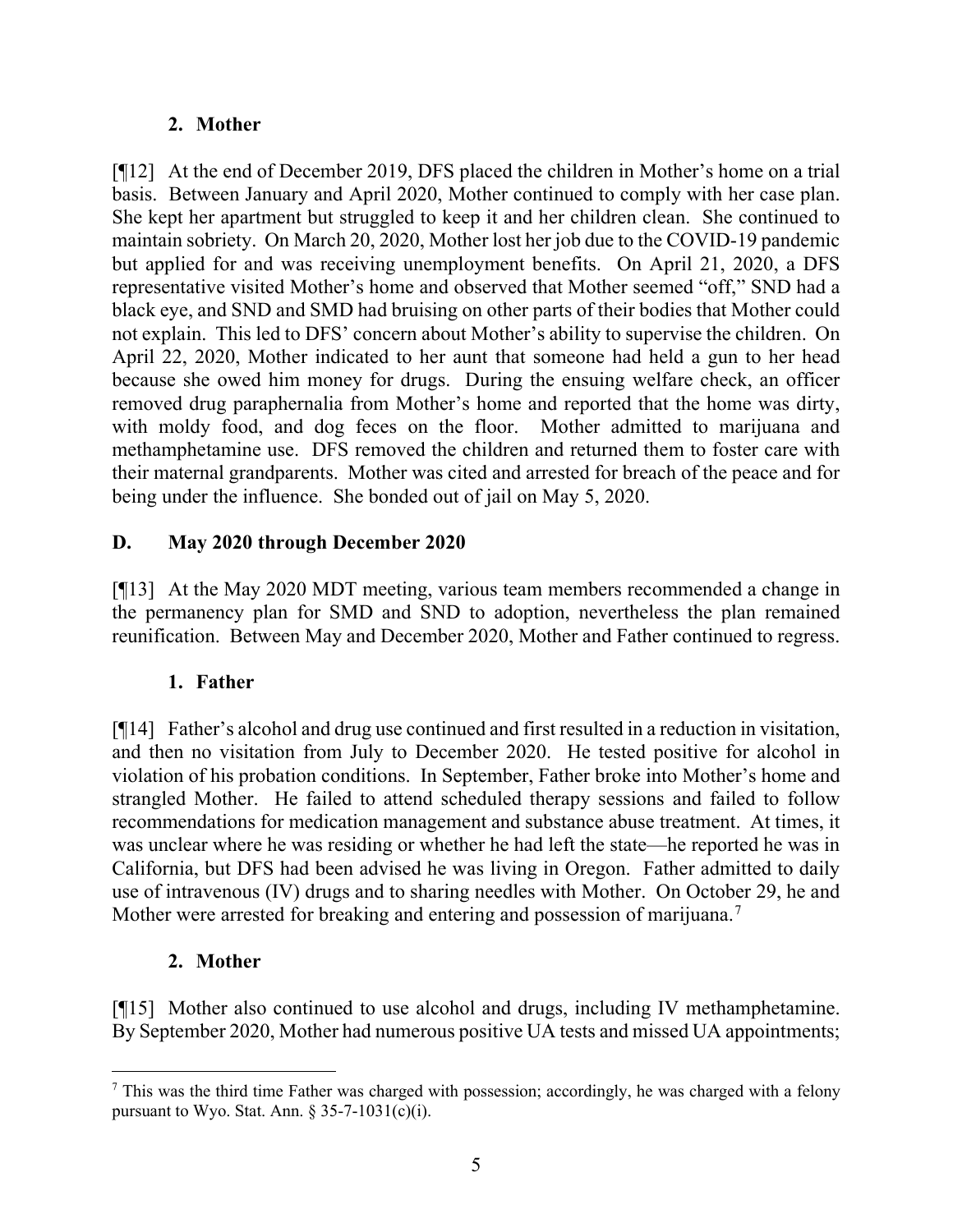she had stopped going to therapy, and she was not attending drug use prevention group meetings. As a result, Mother's visitation was reduced. Inpatient treatment was proposed, but Mother refused. Mother remained unemployed and was evicted from her home in September 2020.

[¶16] At the September 2020 MDT meeting, the team again discussed changing the permanency plan to adoption or guardianship but continued the plan of reunification. In October, Mother was advised that in-person visits with her children would not occur until she obtained negative UA tests. Mother refused testing. On October 29, 2020, Mother (along with Father) was arrested for breaking and entering and possession of marijuana. During her incarceration, Mother was treated for an infection due to IV drug use. Both Mother and Father remained in jail at the time of the December 2020 MDT meeting. At the meeting, the team recommended that the permanency plan change to adoption.

## **E. December 2020 Permanency Hearing**

[¶17] The juvenile court held a permanency hearing on December 14 and 15, 2020. At the permanency hearing, the juvenile court heard testimony from DFS caseworker, Ashley Handley; Father's former probation officer, Jessica Slack; the children's maternal grandmother and foster parent, RA; Mother; Father; and JL-R.

[¶18] Ms. Handley testified regarding DFS efforts to reunify the family. She explained that Mother initially made progress under the case plan and completed the parenting education component of the plan. However, Mother significantly regressed in almost every area of the plan during the duration of the case: Mother had not maintained sobriety; she had repeatedly tested positive for amphetamine, methamphetamine, marijuana, and alcohol; and at times, Mother failed to show for testing. It was only recently that Mother indicated she would like to attend inpatient substance abuse treatment. Ms. Handley was uncertain when a bed would become available, whether Mother would follow through with that treatment, or whether it would be successful. Mother made no progress with her mental health. Her initial attendance in therapy was "sporadic" and "inconsisten[t]"; and, over time, her attendance dwindled. She would not engage in medication management services. By the time of the hearing, she was not taking advantage of any mental health services, and she had at least two pending criminal charges. Housing, employment, and transportation had been issues for both parents throughout the case. Mother "struggled . . . significantly" maintaining employment, and at the time of the hearing, Mother was unemployed and had no means of transport. Ms. Handley testified that the COVID-19 pandemic affected Mother's employment, but it was not the reason why Mother remained unemployed at the time of the hearing. Mother did not have consistent living arrangements—she was evicted from her home and lived with friends until she was incarcerated, and, at the time of the hearing, was residing at the Super Saver Inn.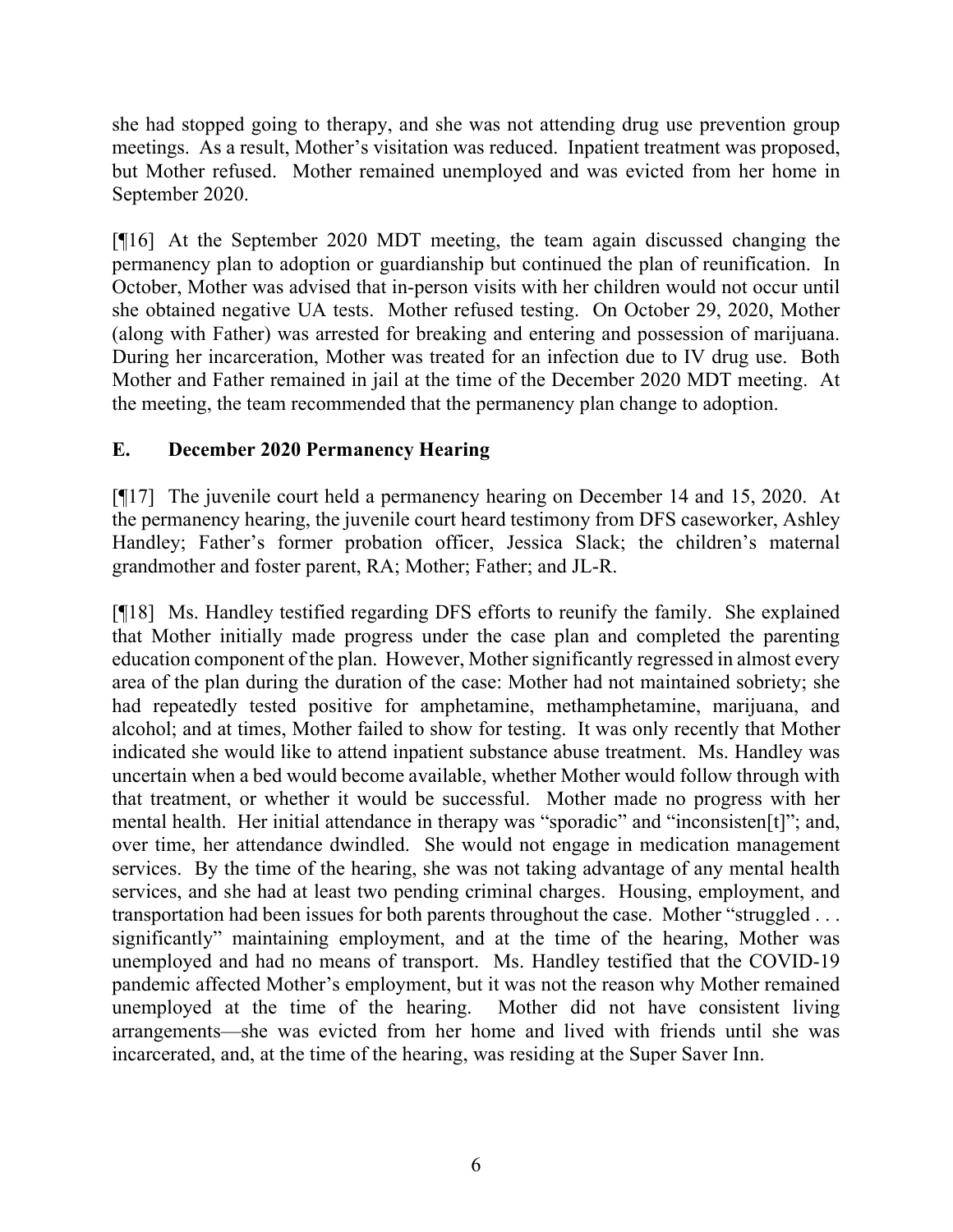[¶19] Ms. Handley testified that Father had been incarcerated for much of the case, and, at the time of the hearing had one pending felony charge. Father was able to complete the parenting education part of the case plan. Ms. Handley testified that Father failed to maintain sobriety and made no progress in achieving that goal. Father reported drinking the night after he was discharged from inpatient treatment and had taken IV drugs daily. Father had made no progress in his mental health—since discharge from inpatient treatment, he "failed to engage in any mental health services to any degree." Father was rarely employed and had no transportation when he was not in jail. Father "never had housing throughout the duration of this case." When he was not incarcerated or in inpatient treatment, he lived with friends and had traveled to Oregon, where he lived with his father for a brief time. At times, Ms. Handley was unsure where Father was residing because he had not kept in contact with DFS.

[¶20] Ms. Handley also testified that since the children have been with their foster parents, maternal grandmother and grandfather, they had progressed and that they "do much better in a stable environment" that the grandparents provide. She concluded that DFS recommended the permanency plan be changed from reunification to adoption with relatives to give the children permanency and stability over the long term. DFS would not recommend guardianship, but regardless of the change in plan, DFS would facilitate visits so that Mother and Father would be able to have relationships with the children, so long as they remained sober.

[¶21] Ms. Slack was Father's probation officer and a member of the MDT. Ms. Slack testified that from the start of this case to the permanency hearing in December 2020, Father's probation was revoked three times.<sup>[8](#page-8-0)</sup> She testified that during the two-year period that she acted as his probation officer, she had trouble locating Father and that he continued to use controlled substances. She also testified that in prior, unrelated cases where she supervised him, substance abuse was an issue for Father.

[¶22] RA, the children's maternal grandmother, testified that she had cared for the children nearly continuously from the beginning of the case in December 2018. [9](#page-8-1) She testified regarding the children's routine, improvements in their behavior, school performance, and hygiene during this time. She explained that while the children were with Mother for the trial period, they visited her "off and on" and during that time, their behavior was "erratic," and their hygiene was not good—their hair was not brushed, they wore mismatched clothing, and were "not so clean." After they returned to her care, they had fallen into old behavioral habits and the transition was "a little rough." RA testified that she did not think Mother or Father were ready to parent the children or that they could

<span id="page-8-0"></span><sup>8</sup> Probation was revoked the first time in May 2019, the second time on May 4, 2020, and the third time on November 2, 2020.

<span id="page-8-1"></span><sup>9</sup> RA cared for the children at all times except for two weeks after ELLA died, during their temporary foster care placement after Father's altercation with JA, and during the trial visitation with Mother.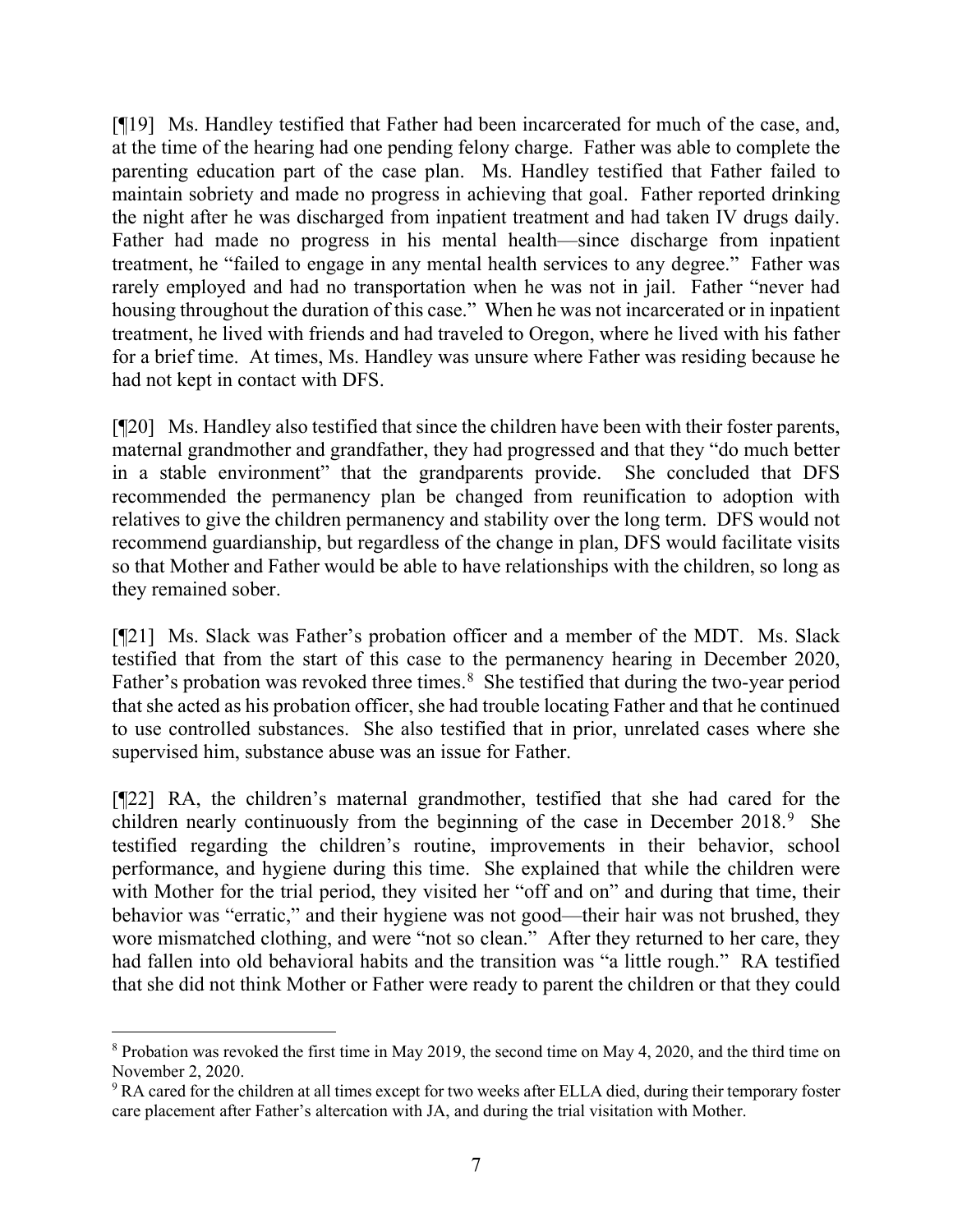provide them a safe and stable environment. She testified regarding Mother's mental health difficulties, both growing up and currently. RA testified that her preference was a permanency plan that would provide the children with a good education and a path toward a successful life. She felt if they remained with her, she could provide that path. RA also testified that if the permanency plan changed to termination, she would be happy to continue to care for them and she would allow the children to see Mother and Father, so long as Mother and Father were clean (not using drugs or alcohol).

[¶23] Mother testified that she lost her job at Burger King because the COVID-19 pandemic caused it to shut down. After that, she was on unemployment. She testified that her relapse in April 2020 was due to the anniversary of ELLA's death and her struggle to provide for the other children. She testified that she would like to receive inpatient treatment and that she had applied to a program. Mother indicated that she would prefer the permanency plan change to guardianship because, although "it's not best for" her kids to be with her "right now," with a guardianship, after she "get[s] stable enough," she could regain custody.

[¶24] Father testified regarding the various jobs he held when he was not incarcerated, his mental health and medications, and his substance abuse. He indicated that he relapsed in April 2020 on the anniversary of ELLA's death and then "us[ed] really heavily" throughout the summer. He also testified that the COVID-19 pandemic interfered with his ability to obtain consistent care after he was released from inpatient treatment. He testified that his current plan was to repeat inpatient treatment. He testified that he has been incarcerated or on probation for nearly all twenty-four months of the case. He also testified regarding the impact of his incarceration on his participation in the case—hindering his ability to get the help he needed, decreasing the time he could spend with the children, requiring visitation by video, and participation in MDT meetings over the phone. Father testified that he believed it was in the children's best interests to stay with their maternal grandparents, but he preferred the plan be changed to guardianship over adoption to give him and Mother a chance to get their lives in order and then "take accountability" for the children.

[¶25] Finally, JL-R testified that he would be willing to adopt the children so that all three, ERLA, SMD, and SND, could be together.

[¶26] After hearing this evidence, the juvenile court took the matter under advisement. On February 11, 2021, it issued an order changing the permanency goal to adoption and relieving DFS of making further efforts to reunify the family. Mother and Father appeal.

# *STANDARD OF REVIEW*

[¶27] We review a juvenile court's change in permanency plan for abuse of discretion. *KC v. State*, 2015 WY 73, ¶ 18, 351 P.3d 236, 242 (Wyo. 2015); *In re RE*, 2011 WY 170, ¶ 10, 267 P.3d 1092, 1096 (Wyo. 2011). "A court does not abuse its discretion unless it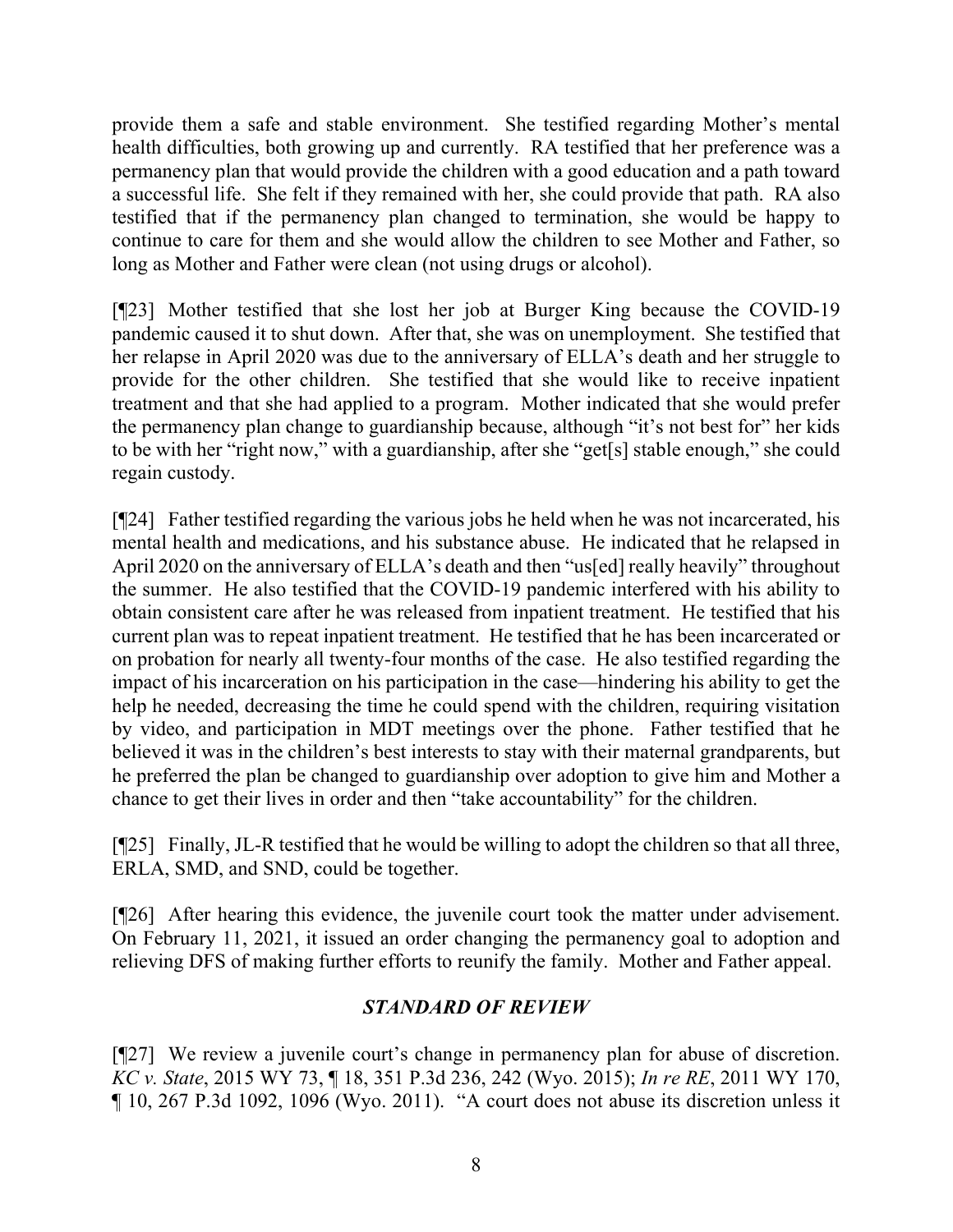acts in a manner which exceeds the bounds of reason under the circumstances." *Int. of AM*, 2021 WY 119, ¶ 9, 497 P.3d 914, 918 (Wyo. 2021) (quoting *Int. of: AA*, 2021 WY 18, ¶ 33, 479 P.3d 1252, 1261 (Wyo. 2021)). To the extent Mother and Father challenge the sufficiency of the evidence to support the juvenile court's decision, "we examine the evidence in the light most favorable to the party prevailing below, assuming all favorable evidence to be true while discounting conflicting evidence presented by the unsuccessful party." *Id.* (quoting *Matter of JPL*, 2021 WY 94, ¶ 21, 493 P.3d 174, 180 (Wyo. 2021)). Mother's assertion that the juvenile court erred as a matter of law when it determined reasonable efforts should cease requires statutory interpretation, which we review de novo. *Int. of VS*, 2018 WY 119, ¶ 38, 429 P.3d 14, 25 (Wyo. 2018); *In re CRA*, 2016 WY 24, ¶ 15, 368 P.3d 294, 298 (Wyo. 2016).

# *DISCUSSION*

## *I. Did the juvenile court abuse its discretion when it found that it was in the children's best interests to change the permanency plan to adoption instead of guardianship?*

[¶28] At the permanency hearing, Mother and Father argued for a permanency plan of guardianship to give them more time to become fit parents. Mother and Father both argued that the juvenile court's decision to change the permanency plan to adoption instead of guardianship was unsupported by substantial evidence and was an abuse of discretion.

#### **A. Permanency Hearings in Wyoming**

[¶29] When a child is placed outside the parental home, the juvenile court conducts permanency hearings a minimum of every twelve months. Wyo. Stat. Ann. § 14-3-431(d). At such hearings, DFS must:

> present to the court [the] [e]fforts made to [e]ffectuate the permanency plan for the child, address the options for the child's permanent placement, examine the reasons for excluding other permanency options and set forth the proposed plan to carry out the placement decision, including specific times for achieving the permanency plan[.]

Wyo. Stat. Ann. § 14-3-431(j)(i)(A) (LexisNexis 2021).

[¶30] At the permanency hearing, the juvenile court must "[d]etermine whether the permanency plan is in the best interest of the child and whether the department of family services has made reasonable efforts to finalize the plan[.]" Wyo. Stat. Ann. § 14-3-  $431(k)(i)$ . When the State seeks to change the permanency plan, the State has the burden of establishing by a preponderance of the evidence that a change in the plan is in the best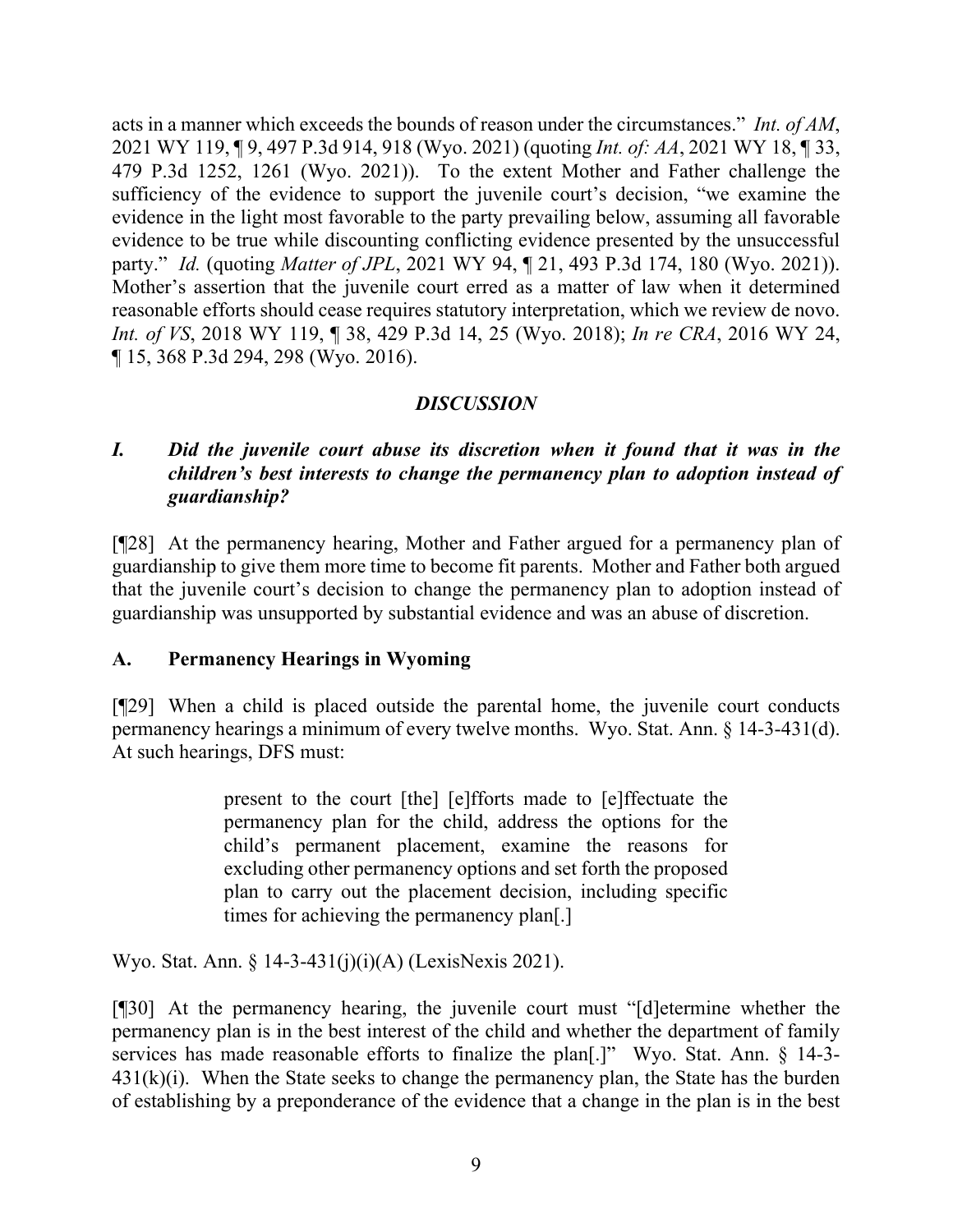interests of the child. *KC*, ¶¶ 25, 44, 351 P.3d at 243, 247. "If the court finds that reasonable efforts to reunite the child with his parent are not required (or are no longer required), and that the child's best interests require something other than family reunification, it will change the permanency plan accordingly." *Id.* ¶ 25, 351 P.3d at 243. [10](#page-11-0)

# **B. Sufficient Evidence Supported the Juvenile Court's Decision to Change the Plan to Adoption**

[¶31] We first address the argument that there was insufficient evidence to change the plan to adoption.

[¶32] Mother argues that the juvenile court's findings that she had not made any progress toward reunification were "contrary to the weight of the evidence." Father asserts that his participation in the case was impacted by his grief over ELLA's death and COVID-19, but he had made progress and "start[ed] to put the pieces together regarding his recovery."

[¶33] In *In re ARC*, we considered whether termination of parental rights was justified under similar circumstances.<sup>11</sup> There, the mother "only occasionally showed up for UAs, many of which were positive for illegal drug use." *In re ARC*, 2011 WY 119, ¶ 27, 258 P.3d 704, 710 (Wyo. 2011). At the termination of parental rights hearing, however, the mother testified that she had become sober. *Id.* We affirmed the termination of her parental rights based on missed and failed drug tests and her ultimate failure to address her substance abuse problems. *Id.* ¶ 32, 258 P.3d at 711.

[¶34] Similarly, in *KC*, we considered whether the juvenile court abused its discretion when it changed the permanency plan to adoption. Significant factors leading to the change in plan were Mother's repeated failures to appear for required drug testing and failing the numerous drug tests that she did take. These failures indicated she had an ongoing substance abuse problem. Mother also had other "ongoing problems with maintaining steady employment and cooperating with the counseling required by the plan." *KC*, ¶¶ 54– 56, 351 P.3d at 249. We held that the juvenile court's finding that Mother failed to comply with her case plan was "well-supported by the record, and was proven by a preponderance of the evidence[.]" *Id.*

<span id="page-11-0"></span><sup>&</sup>lt;sup>10</sup> "If the permanency plan is adoption or any other alternative arrangement requiring the parents' rights to be severed, the next step will normally be for the State to file an action for termination of parental rights on the grounds stated in Wyo. Stat. Ann. § 14-2-309(a)(i)–(viii)." *KC*, ¶ 26, 351 P.3d at 243–44. "The termination action is not conducted in the juvenile court, but is rather a separate action which must be filed in district court." *Id.*

<span id="page-11-1"></span> $11$  In a termination of parental rights case, grounds for termination must be established by clear and convincing evidence, a higher burden of proof than imposed in cases where DFS seeks to change the permanency plan. Wyo. Stat. Ann. § 14-2-309(a). However, when a change in the permanency plan is sought, as it was here, the State must prove grounds for that change by a preponderance of the evidence. *KC*, ¶ 37, 351 P.3d at 246.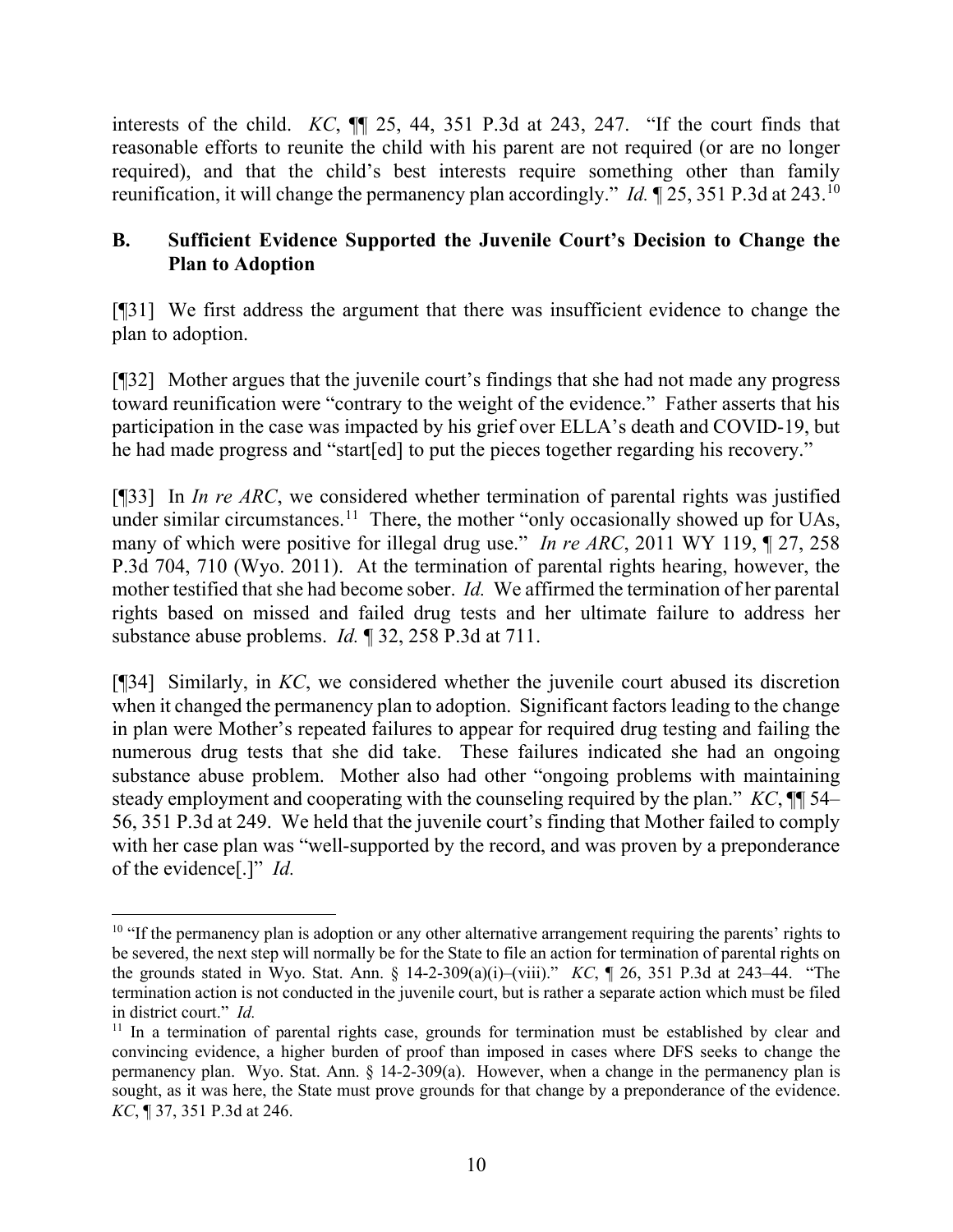[¶35] In this case, while both Mother and Father initially made progress on their case plan, after two years they had regressed to the point that little progress had been made overall. Naturally, ELLA's untimely death and the repercussions of the COVID-19 pandemic took a toll on the family. However, Mother and Father had multiple opportunities and over two years to sort out their issues and comply with the case plan. By the end of the two-year period, both parents were incarcerated; both continued to use drugs; both struggled with their mental health, housing, and employment; and both admitted to needing more time to comply with the plan. The juvenile court's finding that Mother and Father "made little to no progress" is supported by a preponderance of the evidence. *See supra* ¶¶ 18–19. As we explained in *Int. of SW*, where DFS endeavored to provide services over the course of a two-year period, "[c]hildren do not have the luxury of time. 'At some point, the rights and needs of the children rise above the rights and needs of the parents.'" *Int. of SW*, 2021 WY 81, ¶¶ 27–28, 491 P.3d 264, 271–72 (Wyo. 2021) (quotation omitted).

#### **C. The Juvenile Court Did Not Abuse Its Discretion When It Chose to Change the Plan to Adoption Instead of Guardianship**

[¶36] Mother and Father also challenge the juvenile court's findings regarding guardianship and its subsequent decision to change the plan to adoption. The juvenile court found:

> Under W.S. § 3-3-1105, a petition to terminate a guardianship may be filed every six (6) months. Further, once a petition to terminate the guardianship was filed, the burden would be on the guardian to prove that [Father and Mother] were unfit. *In re SRB-M*, 2009 WY 22, ¶ 23, 201 P.3d 1115, 1121 (Wyo. 2009) ("Just as a non-parent seeking the appointment of a guardian over the parent's objection has the burden of proving the parent unfit by a preponderance of the evidence, a non-parent seeking to continue a guardianship over the parent's objection has the burden of proving the parent unfit.").

> SMD and SND are still very young, and it would not be in their best interests to have their living arrangements relitigated every six months. Further, both [Father and Mother] admitted that it could take years for them to become sober and stable. This would mean that SMD and SND would be forced to leave a stable home where they had lived for years and return to [Father and Mother], where another relapse is always a possibility.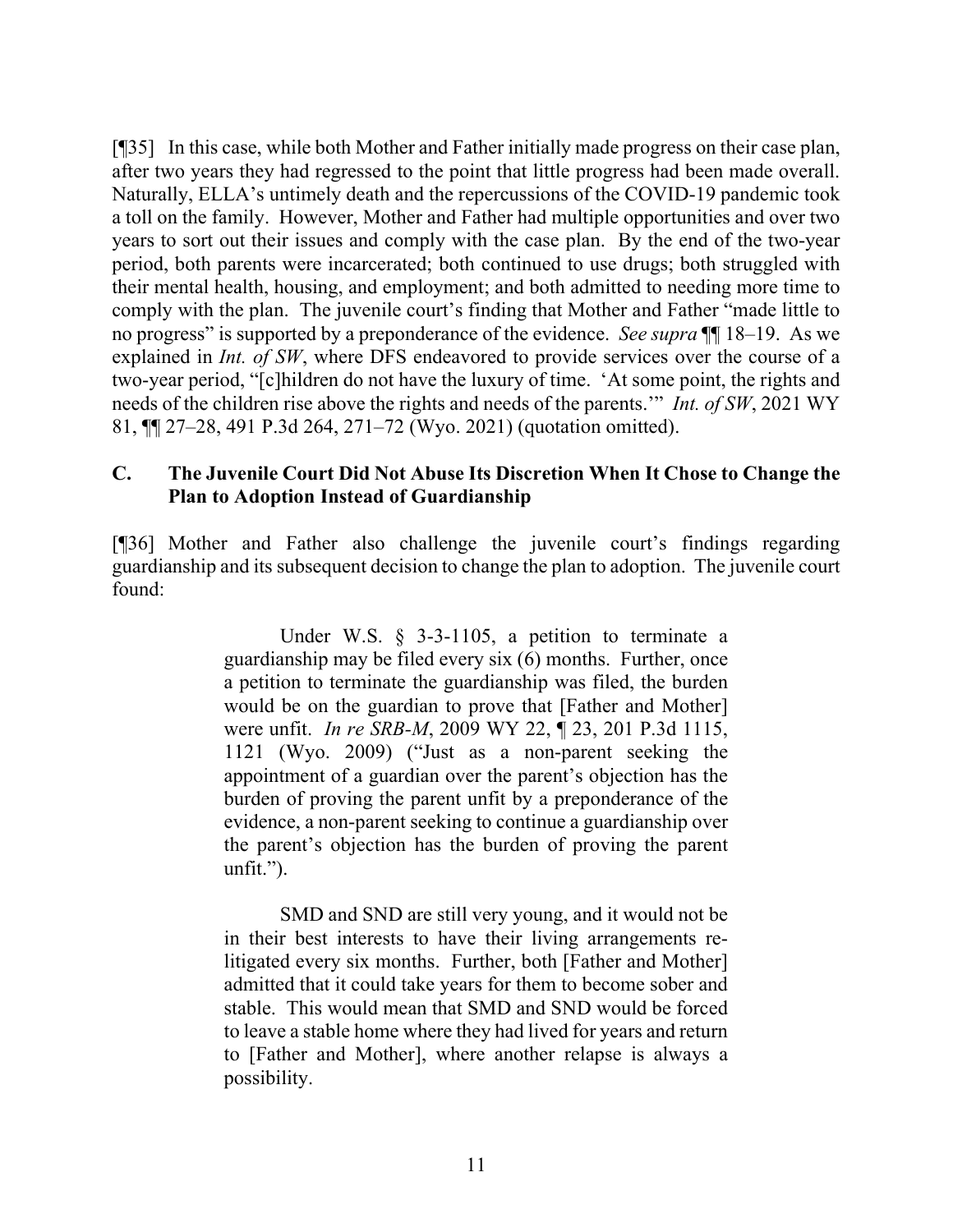After considering all of the evidence, the Court finds that it is in the children's best interest to change the permanency plan to adoption.

[¶37] Mother contends that the juvenile court's findings regarding the potential for litigating the guardianship were "entirely speculative"; Father "disagrees" with the juvenile court's conclusion that "guardianship is not a permanent placement plan."

[¶38] At the permanency hearing, DFS is required to present to the juvenile court "options for the child's permanent placement," "set forth the proposed plan," and provide "reasons for excluding other permanency options[.]" Wyo. Stat. Ann.  $\S$  14-3-431(j)(i)(A). Permanency options are set forth in the federal Adoption and Safe Families Act reunification, adoption (including relative and non-relative adoption), guardianship (including relative and non-relative guardianship), permanent placement with a fit and willing relative, and other planned permanent living arrangements. 42 U.S.C.  $\delta$  $675(5)(C)(i).$ <sup>[12](#page-13-0)</sup> Some courts have held that the Adoption and Safe Families Act establishes a hierarchy of permanency; that is, reunification is preferred, with preference for the remaining options following in order—adoption, then guardianship, permanent placement with a relative, and, finally, other permanent living arrangements. *See, e.g.*, *In re Jaseven* 

[The act requires] a state . . . , among other things, to provide a written case plan for each child for whom the state claims federal foster care maintenance payments. 42 U.S.C.  $\S 671(a)(16)$ . The case plan must include a description of the home or institution into which the child is placed, a discussion of the appropriateness of the placement, and a description of the services provided to the parents, child and foster parents to facilitate return of the child to his or her own home or to establish another permanent placement for the child. 42 U.S.C. § 675(1).

*In re Adoption/Guardianship Nos. J9610436 & J9711031*, 796 A.2d 778, 783–84 (Md. 2002) (quoting *In re Adoption/Guardianship No. 10941 in Cir. Ct. for Montgomery Cnty.*, 642 A.2d 201, 204 (Md. 1994)).

Wyoming receives federal funds pursuant to Adoption and Safe Families Act. Accordingly, the Wyoming legislature has enacted legislation to comply with the federal requirements. *In re A.D.*, 2007 WY 23, ¶ 32, 151 P.3d 1102, 1110 (Wyo. 2007). Under Wyoming's Child Protection Act, for those children found to be neglected, DFS is required to develop and implement a permanency plan that is in the best interest of the child. Wyo. Stat. Ann. §§ 14-3-427(f), 14-3-431(j) & (k).

<span id="page-13-0"></span><sup>&</sup>lt;sup>12</sup> The act arose because:

During the 1970's, nationwide concern grew regarding the large number of children who remained out of the homes of their biological parents throughout their childhood, frequently moved from one foster care situation to another, thereby reaching majority without belonging to a permanent family. This phenomenon became known as "foster care drift" and resulted in the enactment by Congress of Public Law 96-272, the "Adoption Assistance and Child Welfare Act of 1980," codified at 42 U.S.C. §§ [670–679 (1988)]. One of the importan<sup>[t]</sup> purposes of this law was to eliminate foster care drift by requiring states to adopt statutes to facilitate permanent placement for children as a condition to receiving federal funding for their foster care and adoption assistance programs.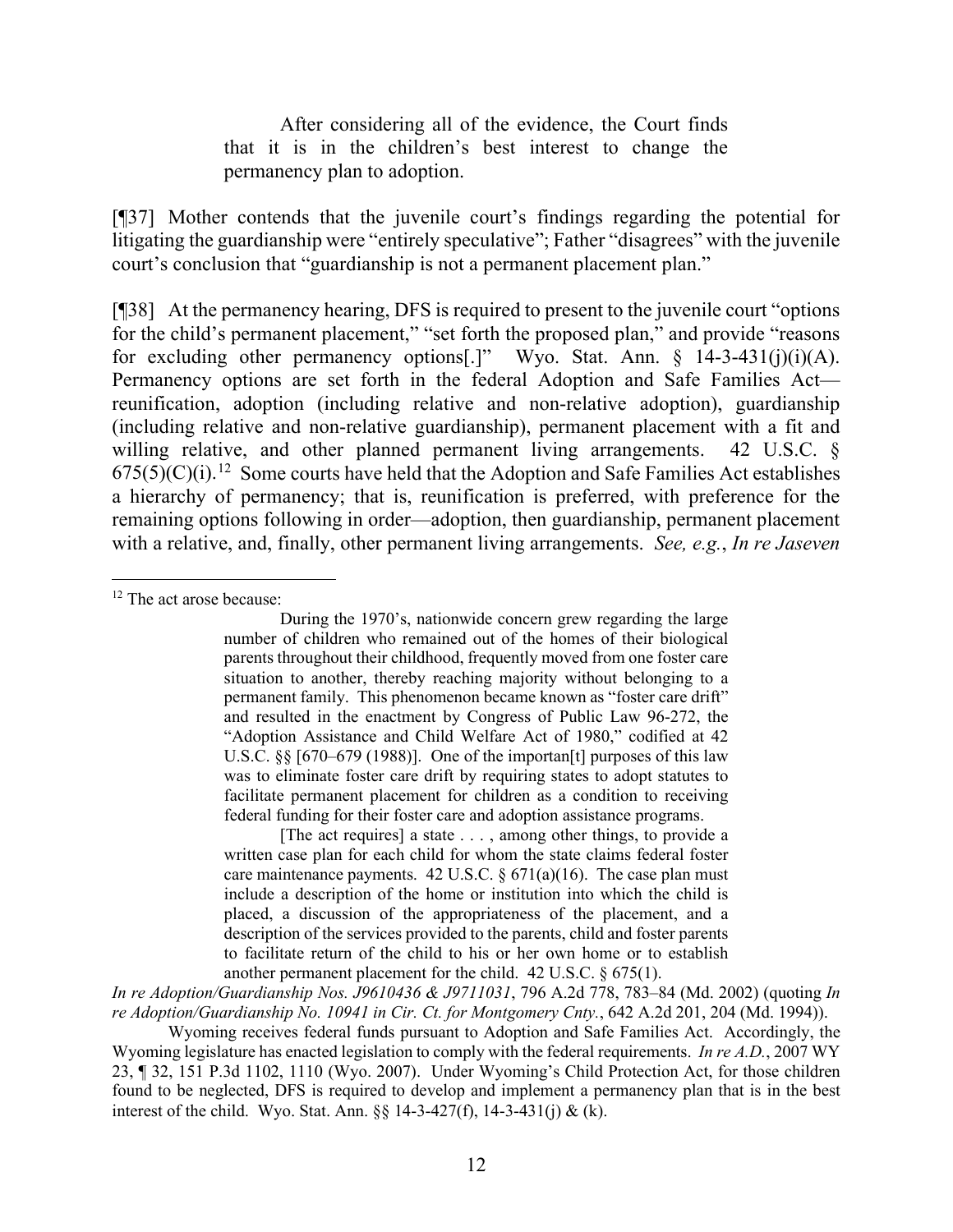*H.*, No. W10CP12016166A, 2013 WL 1223856, at \*3 (Conn. Super. Ct. Mar. 6, 2013); *New Jersey Div. of Youth & Fam. Servs. v. L.H.*, No. A-6435-06T4, 2008 WL 2649167, at \*9 (N.J. Super. Ct. App. Div. July 8, 2008) (trial court was precluded from considering guardianship when adoption was a feasible and likely option); *In re Jose V.*, 58 Cal. Rptr. 2d 684, 688–89 (Ct. App. 1996), superseded by statute. Other states have codified the hierarchy. *See, e.g.*, Md. Code Ann., Fam. Law § 5-525(c) (setting forth placement options in descending priority); 42 Pa. Stat. and Cons. Stat. Ann. § 6351(f)(1) (same); Cal. Welf. & Inst. Code § 366.26(4)(A); *see also In re Adoption/Guardianship of Victor A.*, 872 A.2d 662, 671 (Md. 2005); *In re B.S.*, ¶ 6, 861 A.2d 974, 976–77 (Pa. Super. Ct. 2004), *In re Doe*, No. 40786, 2013 WL 6009213, at \*7 (Idaho Ct. App. July 26, 2013) (discussing hierarchy of placement in the ICWA, 25 U.S.C. § 1915(a), (b)).

[¶39] The hierarchy "is predicated upon the perceived notion of degree of permanence of the placement. Reunification with [a parent or parents] is deemed the most secure, adoption is the next most secure, followed by guardianship, relative placement and 'another planned permanent living arrangement' which are deemed less secure in that order." *Jaseven*, 2013 WL 1223856, at \*3. While the Wyoming legislature has not codified the hierarchy, the order of preference has been incorporated in DFS policy, which requires DFS to pursue adoption when reunification is not possible and authorizes guardianship only when both reunification and adoption are not in the best interests of the child.<sup>[13](#page-14-0)</sup>

[¶40] Indeed, children are "afforded the best possible opportunity to get on with the task of growing up [when they are placed] in the most permanent and secure alternative that can be afforded them." *In re Beatrice M.*, 35 Cal. Rptr. 2d 162 (Ct. App. 1994). "[C]hildren have a right to stability and permanency in their family relationships." *Matter of Adoption of MAJB*, 2020 WY 157, ¶ 24, 478 P.3d 196, 204 (Wyo. 2020) (quoting *In re A.D.*, 2007 WY 23, ¶ 31, 151 P.3d 1102, 1109 (Wyo. 2007)). "[L]ong-term stability is critical to a child's future health and development." *In re Davonta V.*, 940 A.2d 733, 739 (Conn. 2008). Adoption provides finality and long-term stability to children. *See, e.g.*, *In re D.B.*, 615 N.E.2d 1336, 1340 (Ill. App. Ct. 1993).

<span id="page-14-0"></span><sup>13</sup> The manual states:

The Department shall pursue adoption for children for whom reunification is not possible or not in the child's best interest. Adoption provides children with permanent homes with relative or non-relative adoptive parents.

<sup>. . .</sup> The Department shall not pursue legal guardianship until reasonable efforts have been exhausted to reunite the child with their family and the Department has documented why adoption is not in the best interest of the child.

Wyoming Department of Family Services, Protective and Juvenile Services Manual, Ch. 3, policy 3.2 & 3.3, https://dfs.wyo.gov/about/policy-manuals/protective-and-juvenile-services-manual-2/ (last visited Jan. 31, 2022).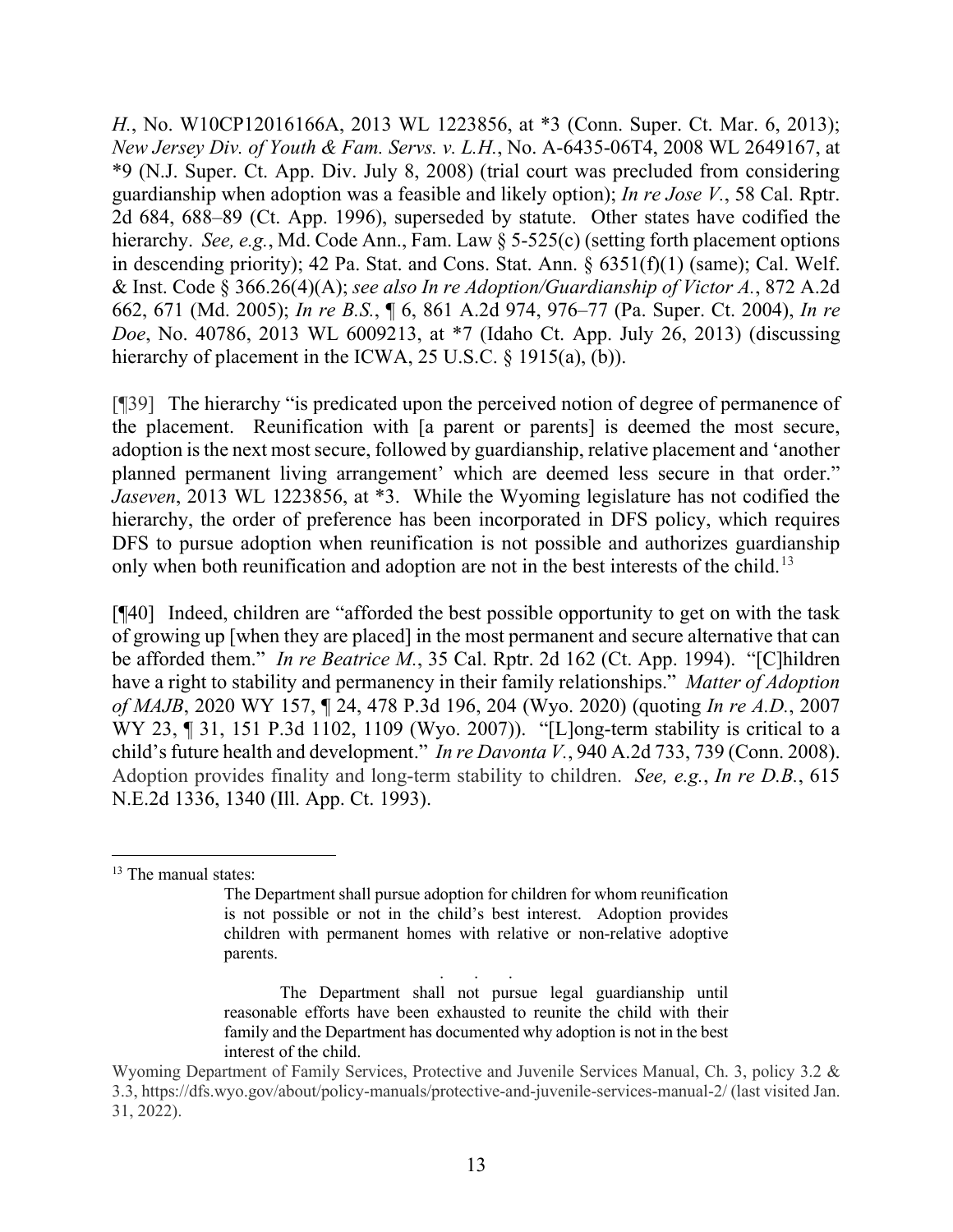[¶41] Guardianship, in contrast, provides less stability. Guardianships can be terminated for a variety of reasons. Wyo. Stat. Ann. § 3-3-1101(a) (listing circumstances under which guardianships can terminate). A petition to terminate a guardianship may be filed every six months. Wyo. Stat. Ann. § 3-3-1105. Nevertheless, guardianship can be a permanency option under the right circumstances. *See generally* Wyo. Stat. Ann. §§ 14-3-431(c), (d), & (k), 14-3-440.

[¶42] Here, Ms. Handley testified that adoption as the permanency plan was in the best interests of SMD and SND because it would give them long-term stability and a permanent home. *Supra* ¶ 20. She explained that both children thrived in a stable environment that provided routine and consistency. *Supra* ¶ 20. Mother and Father agreed that the plan should change from reunification. Both preferred a permanency plan of guardianship, not because it was in the best interests of the children, but to give them more time to address their issues and leave open the possibility that they could reunite as a family at some future point.[14](#page-15-0) *Supra* ¶¶ 23–24. The juvenile court thoughtfully considered adoption and guardianship options. It ultimately determined that adoption was in SMD's and SND's best interests because of the stability it offered. *Supra* ¶ 36. This determination, given the record before this Court, was within the juvenile court's discretion.

# *II. Did the juvenile court abuse its discretion when it determined there was no need for a concurrent plan of reunification when it determined DFS could cease reunification efforts?*

[¶43] Mother asserts two arguments regarding the juvenile court's determination that reunification efforts were no longer required. First, she argues that the juvenile court's decision to not adopt a concurrent plan of reunification, or to otherwise order continued reasonable efforts, was not supported by sufficient evidence. Second, she contends that the juvenile court erred as a matter of law by failing to make findings under Wyo. Stat. Ann.  $\S$  14-2-309(b) & (c). We address both arguments.

# **A. Sufficiency of the Evidence**

[¶44] "[W]hile the decision to change a permanency plan must be supported by sufficient evidence, the same is not true for the decision to discontinue reasonable efforts following a change in plan." *AM*, ¶ 10, 497 P.3d at 918. "To change a permanency plan, the juvenile court must determine whether the current plan is in the child's best interests and whether DFS has made reasonable efforts to finalize the plan." *SW*, ¶ 17, 491 P.3d at 269 (citations omitted). DFS must prove a change in the permanency plan is justified by a preponderance of the evidence. *KC*, ¶ 25, 351 P.3d at 243. If the court finds that DFS has met its burden and the child's best interests require something other than family reunification, it will

<span id="page-15-0"></span> $14$  Guardianship is not an alternative route to reunification for parents who have not been able to comply with their case plan.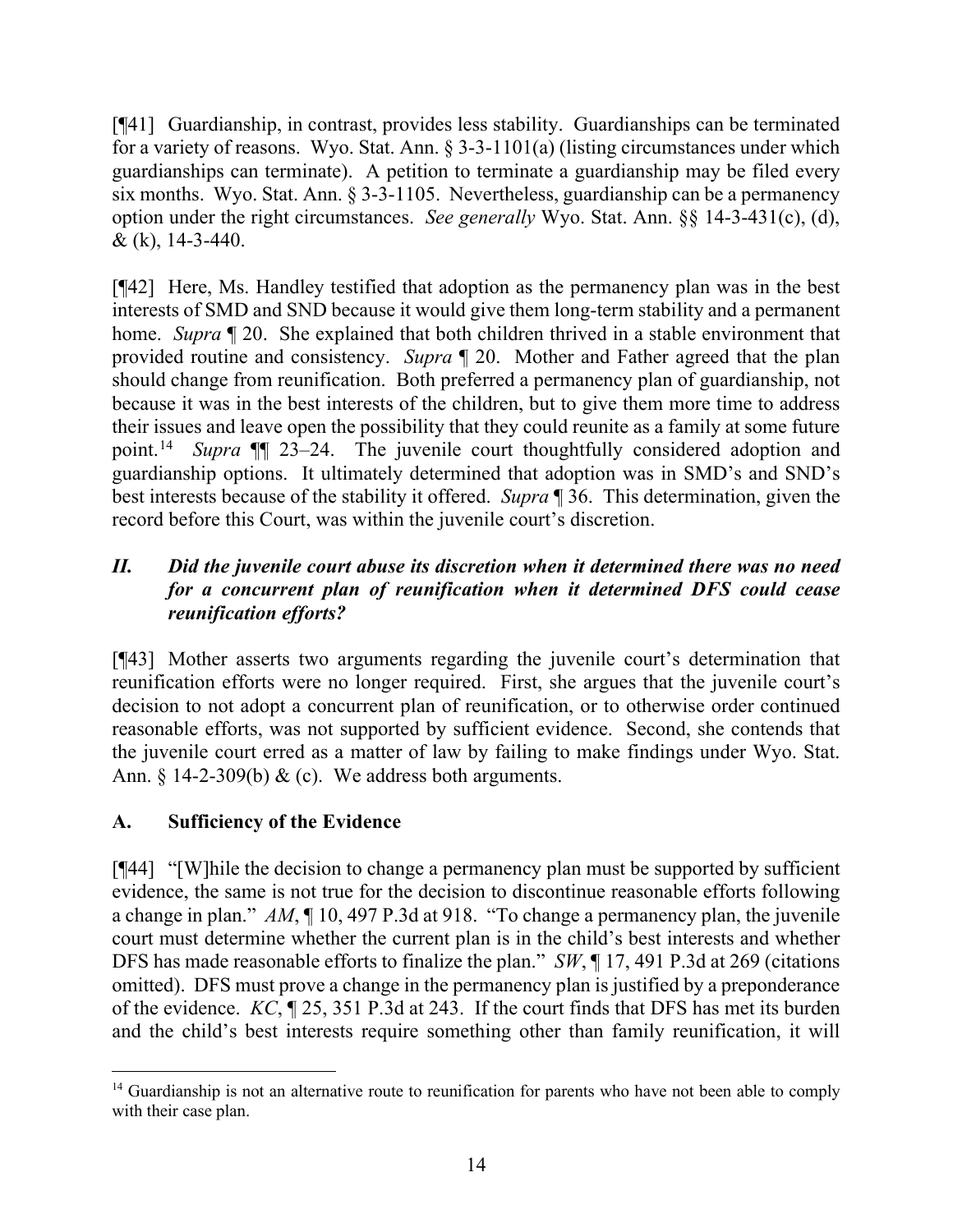change the permanency plan accordingly. *Id.* "[R]eunification efforts inconsistent with the permanency plan may be discontinued." *AM*, ¶ 11, 497 P.3d at 918 (quoting *In re NDP*, 2009 WY 73, ¶ 21, 208 P.3d 614, 619 (Wyo. 2009)); *see AM*, ¶ 11, 497 P.3d at 918 ("If reasonable efforts to reunify are 'determined to be inconsistent with the permanency plan for the child,' efforts shall be made in accordance with the revised permanency plan 'to finalize the permanent placement of the child.'" (quoting Wyo. Stat. Ann. § 14-3-440(d))).

[¶45] Here, the juvenile court determined that DFS' reasonable efforts to reunify the family had failed and that reunification was no longer in the best interests of the children. The permanency plan was changed to adoption. As we explained, the decision to change the permanency plan was within the juvenile court's discretion. *Supra* ¶¶ 36–42. After a trial court makes this determination, reunification efforts are no longer necessary because the plan no longer aims to reunify the family. *See AM*, ¶ 12, 497 P.3d at 919 (citing cases). The juvenile court did not abuse its discretion when it determined reunification was no longer in the children's best interests and ordered reasonable efforts could cease.

## **B. Applicability of Wyo. Stat. Ann. § 14-2-309(b) & (c)**

[¶46] Mother also contends that the juvenile court order allowing DFS to cease reunification efforts was "insufficient as a matter of law" because the juvenile court made no findings under Wyo. Stat. Ann.  $\S$  14-2-309(b) & (c).<sup>[15](#page-16-0)</sup> We addressed this same argument in *AM*, where we explained:

<span id="page-16-0"></span><sup>15</sup> Wyo. Stat. Ann. § 14-2-309 provides:

<sup>(</sup>a) The parent-child legal relationship may be terminated if any one (1) or more of the following facts is established by clear and convincing evidence:

<sup>(</sup>i) The child has been left in the care of another person without provision for the child's support and without communication from the absent parent for a period of at least one (1) year. In making the above determination, the court may disregard occasional contributions, or incidental contacts and communications. For purposes of this paragraph, a court order of custody shall not preclude a finding that a child has been left in the care of another person;

<sup>(</sup>ii) The child has been abandoned with no means of identification for at least three (3) months and efforts to locate the parent have been unsuccessful;

<sup>(</sup>iii) The child has been abused or neglected by the parent and reasonable efforts by an authorized agency or mental health professional have been unsuccessful in rehabilitating the family or the family has refused rehabilitative treatment, and it is shown that the child's health and safety would be seriously jeopardized by remaining with or returning to the parent;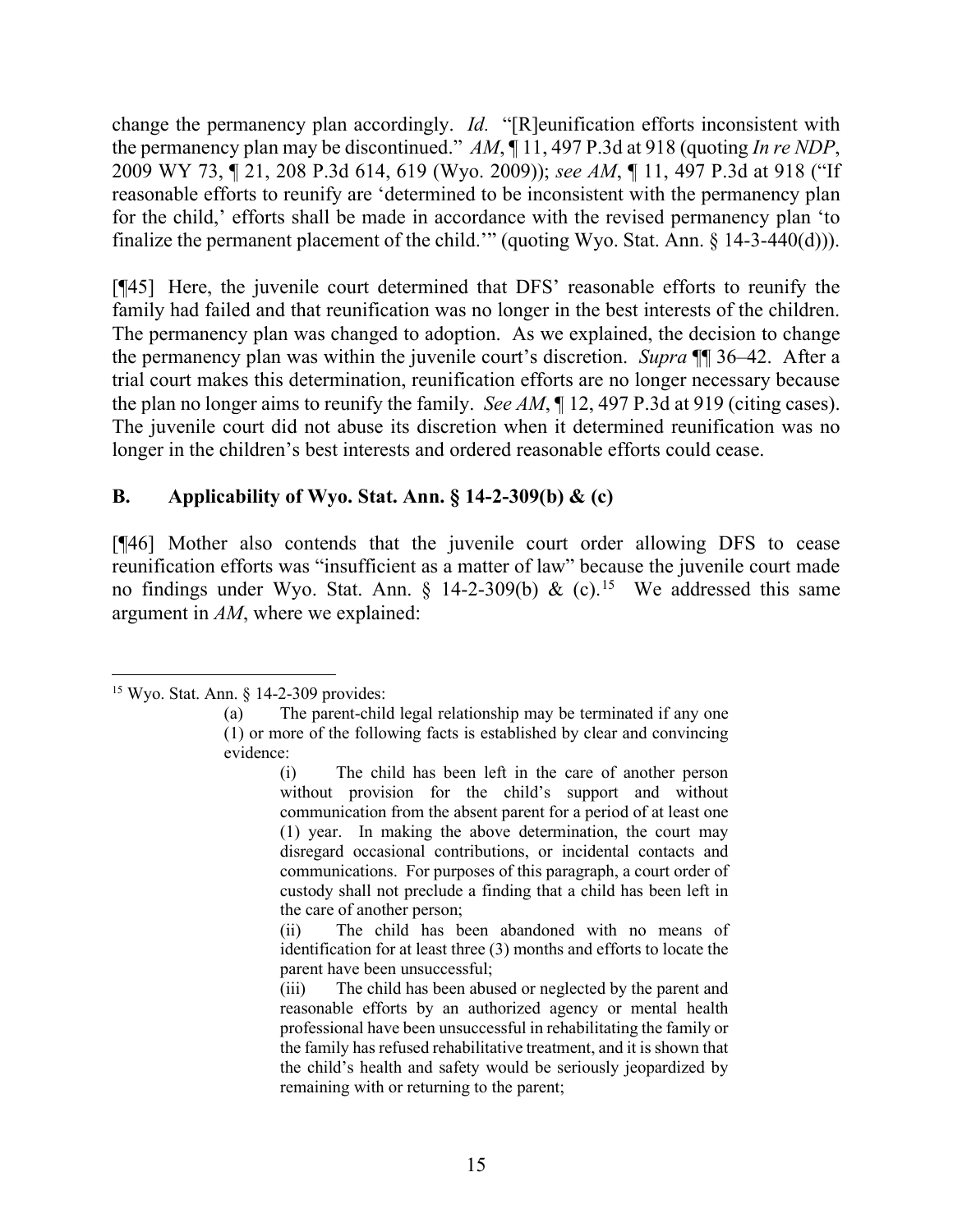(iv) The parent is incarcerated due to the conviction of a felony and a showing that the parent is unfit to have the custody and control of the child;

(v) The child has been in foster care under the responsibility of the state of Wyoming for fifteen (15) of the most recent twentytwo (22) months, and a showing that the parent is unfit to have custody and control of the child;

(vi) The child is abandoned at less than one (1) year of age and has been abandoned for at least six (6) months;

(vii) The child was relinquished to a safe haven provider in accordance with W.S. 14-11-101 through 14-11-109, and neither parent has affirmatively sought the return of the child within three (3) months from the date of relinquishment;

(viii) The parent is convicted of murder or homicide of the other parent of the child under W.S. 6-2-101 through 6-2-104;

(ix) The parent committed sexual assault and the child was conceived as a result of the sexual assault. For the purposes of this paragraph, the following shall apply:

> (A) A person committed sexual assault if the person was convicted of an offense under W.S. 6-2-302, 6-2-303, 6-2-314 through 6-2-316 or other similar law of another jurisdiction:

> (B) Reasonable effort to reunify the family is not required to terminate parental rights;

> (C) This paragraph shall not apply if the parent seeking termination was married to or cohabiting with the parent committing the sexual assault resulting in the birth of the child for not less than two (2) years immediately after the birth of the child. Nothing in this subparagraph shall be construed as limiting a parent from seeking termination under another provision of this section or from seeking sole custody under title 20, chapter 5 of the Wyoming statutes.

(b) Proof by clear and convincing evidence that the parent has been convicted of any of the following crimes may constitute grounds that the parent is unfit to have custody or control of any child and may be grounds for terminating the parent-child relationship as to any child with no requirement that reasonable efforts be made to reunify the family:

> (i) Murder or voluntary manslaughter of another child of the parent or aiding and abetting, attempting, conspiring to commit or soliciting such a crime; or

> (ii) Commission of a felony assault which results in serious bodily injury to a child of the parent. As used in this paragraph "serious bodily injury" means as defined by W.S. 6-1-104.

(c) Notwithstanding any other provision of this section, evidence that reasonable efforts have been made to preserve and reunify the family is not required in any case in which the court determines any one (1) or more of the following by clear and convincing evidence: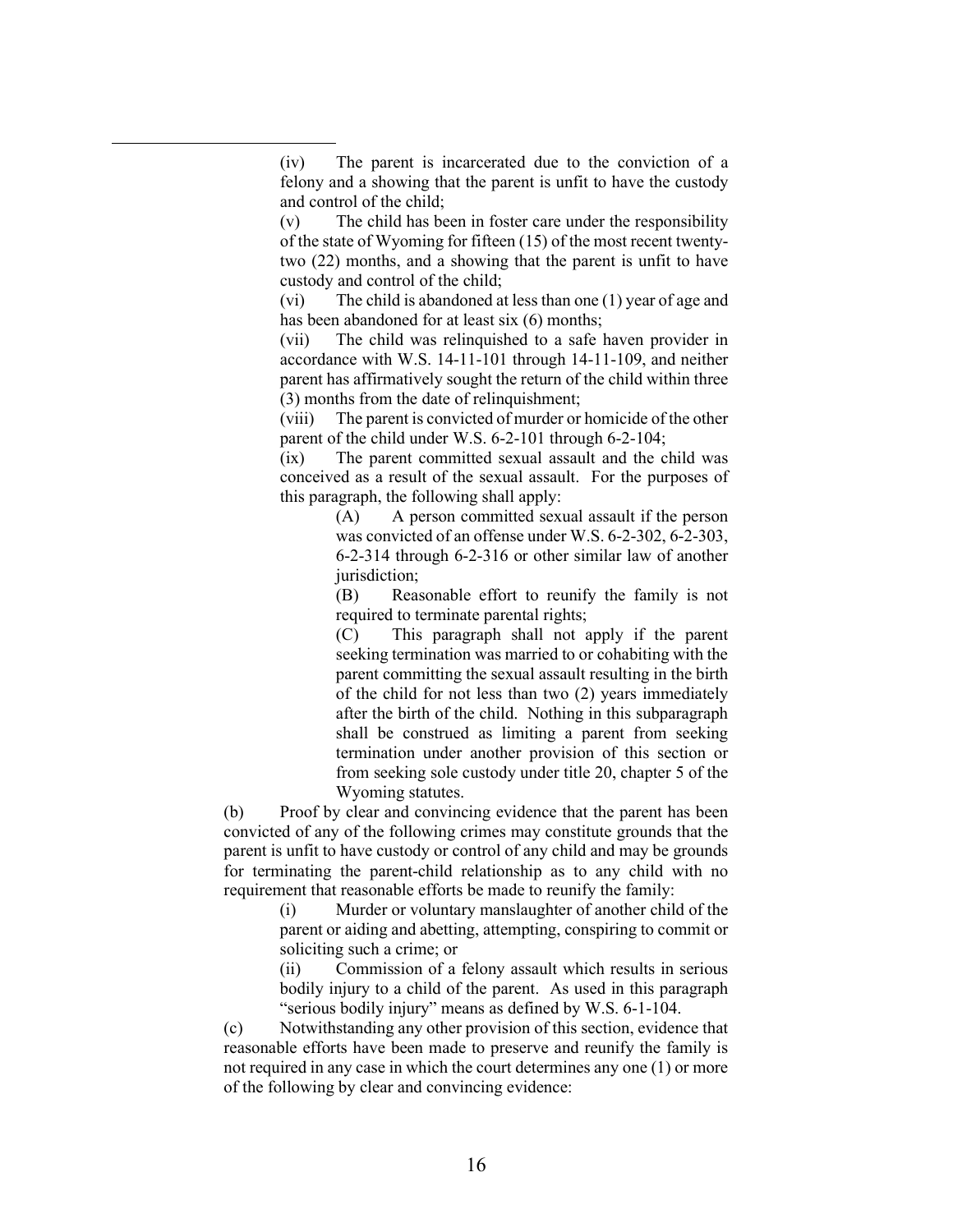Wyoming statute § 14-2-309 addresses the grounds for terminating the parent-child relationship. Subsection (a) sets forth bases for termination that generally require DFS to make reasonable efforts at reunification prior to seeking termination. Subsections (b) and (c) address circumstances in which the parents' conduct is so egregious that the statute specifically states no reasonable efforts are required before DFS seeks termination.

*AM*, ¶ 14, 497 P.3d at 919.

[¶47] Generally, DFS must make reasonable efforts to preserve and reunify the family to either eliminate the need to remove the child from the family home, or to make it possible for the child to safely return home. Wyo. Stat. Ann. § 14-3-440(a); *KC*, ¶¶ 20–31, 351 P.3d at 242–45. "If DFS considers the reasonable efforts have not achieved those goals, it may seek to change the permanency plan from reunification to adoption, as it did here, and it must then 'demonstrate to the juvenile court that it made reasonable efforts to reunify the family but was unsuccessful.'" *AM*, ¶ 15, 497 P.3d at 920 (quoting *VS*, ¶ 38, 429 P.3d at 25). Mother bases her argument here on the provisions of § 14-2-309(b) and (c) which dispel DFS obligations to preserve or reunify the family from the inception of a case. Her reliance is misplaced. These provisions apply to exceptional circumstances not at issue here, such as murder of another child or sexual abuse. *See AM*, ¶ 15, 497 P.3d at 920.

Wyo. Stat. Ann. § 14-2-309 (LexisNexis 2021).

<sup>(</sup>i) The parental rights of the parent to any other child have been terminated involuntarily;

<sup>(</sup>ii) The parent abandoned, chronically abused, tortured or sexually abused the child;

<sup>(</sup>iii) The parent has been convicted of committing one (1) or more of the following crimes against the child or another child of that parent:

<sup>(</sup>A) Sexual assault under W.S. 6-2-302 through 6-2- 304;

<sup>(</sup>B) Sexual battery under W.S. 6-2-313;

<sup>(</sup>C) Sexual abuse of a minor under W.S. 6-2-314 through 6-2-317.

<sup>(</sup>iv) The parent is required to register as a sex offender pursuant to W.S. 7-19-302 if the offense involved the child or another child of that parent. This shall not apply if the parent is only required to register for conviction under W.S. 6-2-201;

<sup>(</sup>v) Other aggravating circumstances exist indicating that there is little likelihood that services to the family will result in successful reunification.